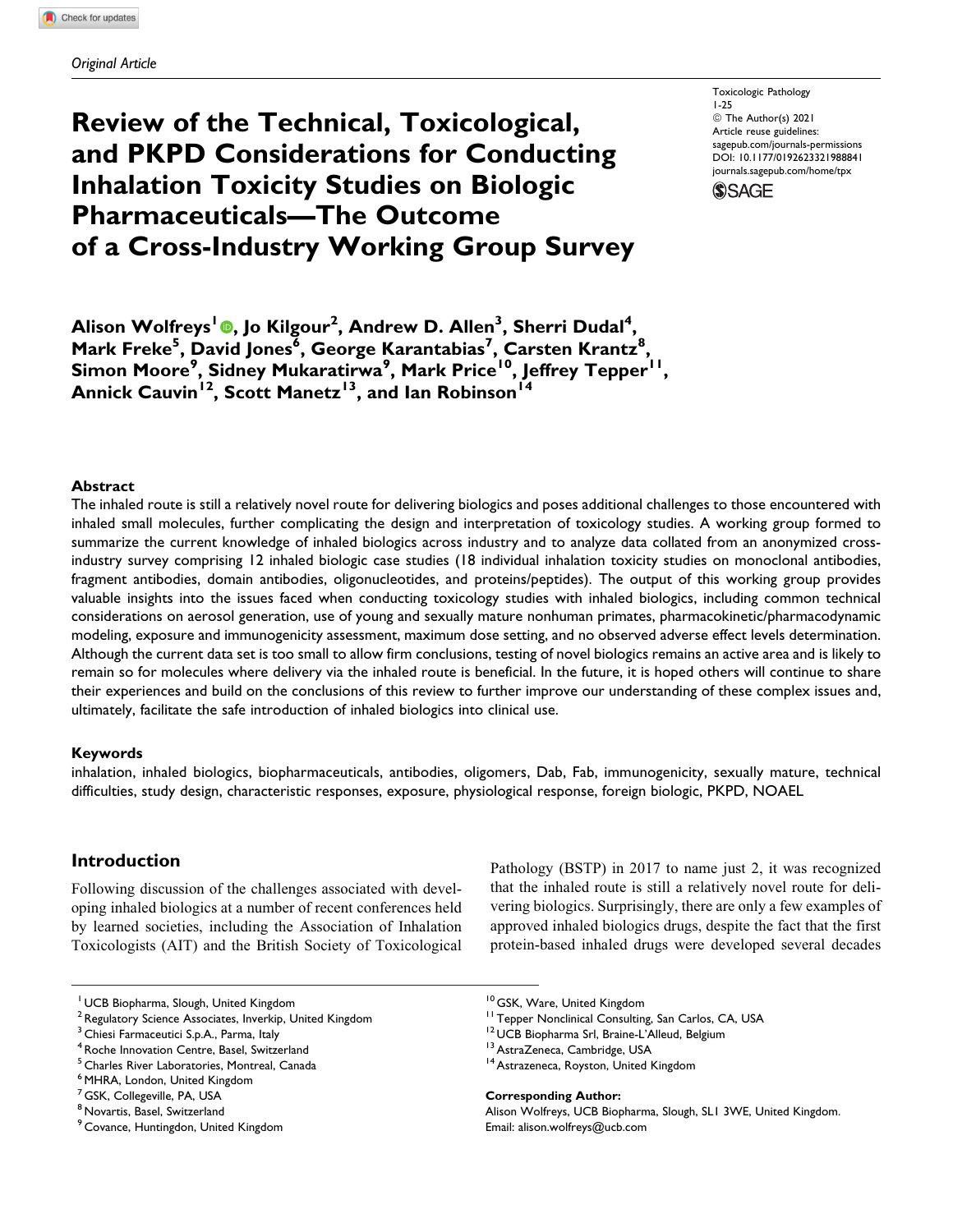ago (reviewed by Wolff<sup>1</sup>). During discussions across different society conferences, it became apparent that many groups trying to develop inhaled biologics were experiencing similar problems in designing inhalation toxicology studies and interpreting the resultant findings. Furthermore, the lack of consensus on interpretation of findings meant it could be difficult to reach an agreement with Regulatory Agencies on a particular molecule's risk–benefit profile, which in turn could have prevented safe molecules from progressing into First-In-Human (FIH) clinical trials and beyond. It was recognized that there was a paucity of published data describing recent experience and a lack of consensus around what constitutes an expected and/or nonadverse response to inhaling proteinaceous materials or oligonucleotides regardless of therapeutic target, whether any responses would differ depending on modality, and/or what responses could be attributed to immunogenicity (and thus would not translate to the clinic) and, perhaps most importantly, how these can be differentiated from a true toxic, adverse response. This is further compounded by the lack of guidelines or guidance relevant to inhaled biologics specifically and thus relevant information has to be extrapolated from the International Committee on Harmonisation (ICH) guidance on biologics, ICHS6(R1) 2011,<sup>2</sup> or from established methods used for inhalation toxicology studies with low-molecular-weight chemicals. $3-5$  In November 2017 at the Annual Scientific Meeting of the BSTP entitled "The Pathology and Toxicology of Biologics and Biotherapeutics," a proposal was put forward to produce a review to collate the current state of knowledge across the pharmaceutical and contract research organization (CRO) industries on inhaled biologics, and this proposal gained wide approval from several other professional societies.

### *Purpose*

Subsequently, an anonymized cross-industry survey was conducted to gather case studies which could form the basis of this review. This survey is described in more detail in Hall et al  $(2021)$ .<sup>6</sup> In total, data on 12 molecules were received (referred to as case studies and covering 18 individual inhalation toxicity studies), 10 of which had respiratory system targets, collected from 8 pharmaceutical companies, and these represent the current thinking and working practices of many of the experts involved in developing large molecules (biologics) as inhaled therapies worldwide. The 12 molecules comprised 5 peptide/ proteins, 3 domain antibodies (Dabs), 2 fragment antibodies (Fabs), 1 monoclonal antibody (mAb), and 1 oligonucleotide, representing a reasonable spectrum of the types of biologics typically found in current drug development (see Table 1). A working group was formed of representatives from each of the companies supplying either case studies and/or subject matter expertise. The resulting article focuses on the technical, toxicological, pharmacokinetic/pharmacodynamic (PKPD), and immunogenicity aspects of the preclinical studies required to support clinical testing of inhaled biologics. A sister review focusing on the pathology aspects is published alongside this toxicology review.6 The working group collaborated, using the case study data set where appropriate, to gather opinion and increase understanding by asking the following questions:

- 1. What technical difficulties are associated with inhaled biologics toxicology studies?
- 2. What study design aspects are specific to inhaled biologics studies?
- 3. What are the characteristic responses to inhaled biologics and how can exposure be demonstrated at the site of administration?
- 4. How can we differentiate between a physiological response to foreign biological material, an immunogenic response to proteinaceous material, and true, human translatable toxicity?
- 5. What particular PKPD aspects are important for and/or peculiar to inhaled biologics?
- 6. How are no observed adverse effect levels (NOAELs) defined for inhaled biologics (vs small molecules).

The goals of this toxicology-focused article (and its associated pathology-focused article) are to serve as sources of collective information, knowledge, and experience to aid those continuing to work in this field. This includes companies and individuals designing inhalation toxicity studies/programs to support safe clinical use and regulatory agencies worldwide who are responsible for reviewing the study data to ensure patient safety. More general considerations on the conduct of inhalation toxicity studies are available elsewhere $3-5$  and will not be discussed further. To our knowledge, the industry survey is the largest collation of technical data from unpublished inhalation toxicology studies conducted on biologics to date and so provides a relatively rich data source. It is acknowledged that the data set comprises 12 case studies (Table 1) and thus it is hoped that others will continue to share their experiences to expand this data set. Ultimately, such data will improve our understanding of these complex toxicological issues and enable inhaled biologics to safely enter clinical use and provide novel pharmaceuticals to patients in need where the inhaled route is the optimal or only route of administration.

Firstly, it is important to define what is meant by a biologic in the context of this publication. Biologics (also referred to as biotechnology-derived pharmaceuticals, biotherapeutics, or biopharmaceuticals) are therapeutic drug products manufactured in, extracted from, or semisynthesized from biological sources or expression systems, such as bacterial, yeast, insect, plant, or mammalian cells. In the broadest sense, biopharmaceuticals include vaccines, blood, blood components, cytokines, recombinant plasma factors, growth factors, fusion proteins, enzymes, receptors, hormones, oligonucleotides, mAbs, and antibody-derived molecules (antibody fragments, single-chain variable fragments, single Dabs). For the purposes of this publication, the biologics assessed were mAbs or antibody-derived fragments, peptides/proteins, and oligonucleotides. $2,7-9$  Subsequently, any future use of the term biologics herein will refer to this subset of biopharmaceuticals only. The only approved inhaled biologics are Pulmozyme (DNAse),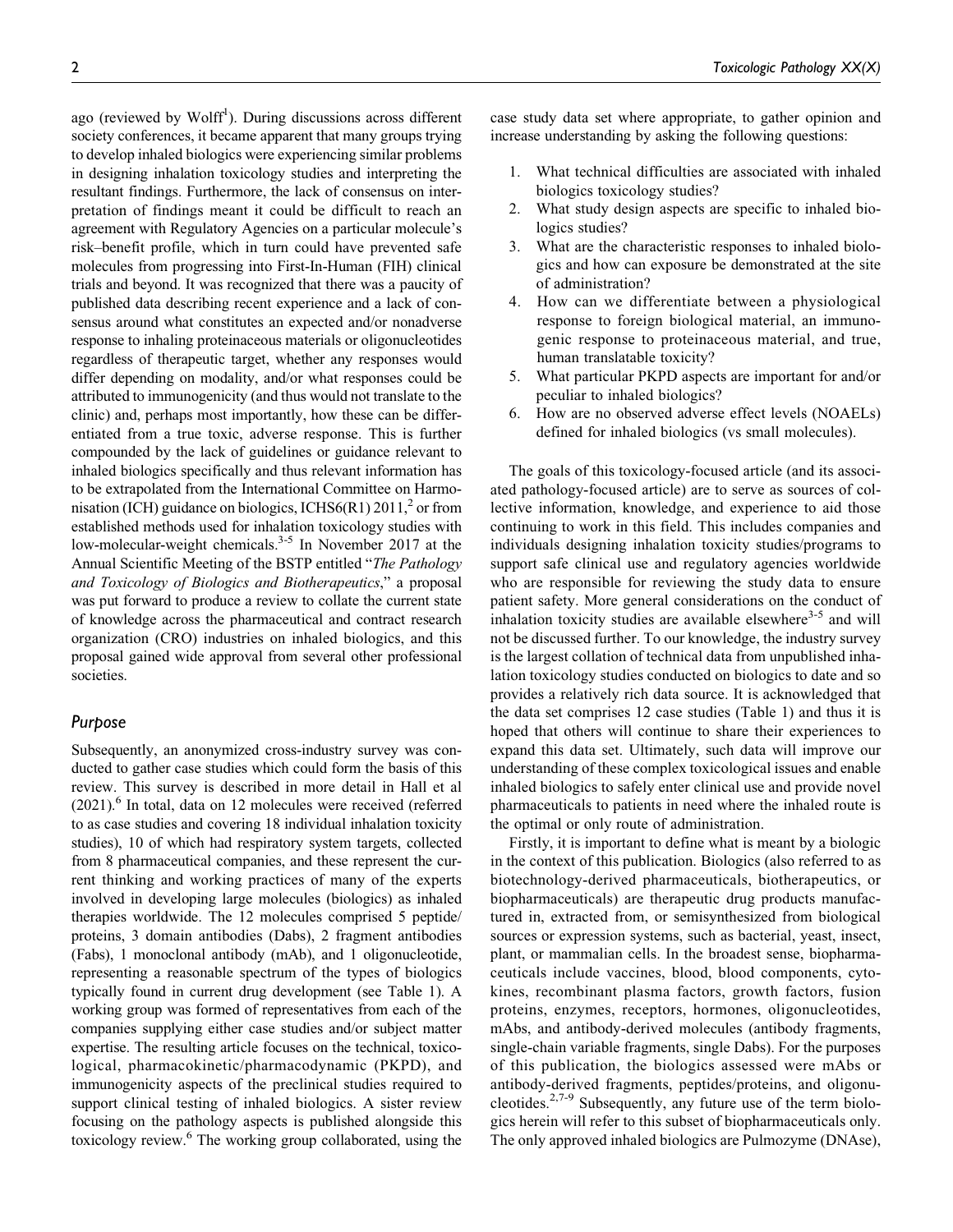| Case                            |                                                            |                                 | No of dose | Recovery      | No. animals/                    | Max aerosol                                                                                                                                      | Dosing      | Dosing       | Solid or   | Criteria for max dose                   | Study    |
|---------------------------------|------------------------------------------------------------|---------------------------------|------------|---------------|---------------------------------|--------------------------------------------------------------------------------------------------------------------------------------------------|-------------|--------------|------------|-----------------------------------------|----------|
| Study                           | Modality                                                   | Species                         | stonbs     | groups?       | dno.18                          | concentration                                                                                                                                    | duration    | frequency    | liquid     | selected                                | duration |
| $\stackrel{\text{d}}{=}$        | 욶                                                          | Mouse                           |            |               | 12 per sex                      | $0.65$ mg/L                                                                                                                                      | 30 minutes  | Daily        | Liquid     | Not provided                            | 13 weeks |
|                                 | និ                                                         | Rat                             |            | yes<br>Yes    | 10 per sex                      | $0.80$ mg/L                                                                                                                                      | 200 minutes | Not provided | Liquid     | Max aerosol conc/duration               | 2 weeks  |
| $\overline{5}$                  | Peptide/                                                   | Rat                             |            | Yes           | 10 per sex                      | $0.4 \text{ mg/L}$                                                                                                                               | 60 minutes  | Daily        | Dry powder | Clinical multiple (ICH                  | 4 weeks  |
|                                 | protein                                                    |                                 |            |               |                                 |                                                                                                                                                  |             |              |            | S6[RI], 2011)                           |          |
|                                 | Peptide/                                                   | Rabbit                          |            | $\frac{1}{2}$ | $\overline{4}$                  | 4.6 mg/L                                                                                                                                         | 3 hours     | Daily        | Liquid     | Max aerosol conc/duration               | 13 days  |
|                                 | protein                                                    |                                 |            |               |                                 |                                                                                                                                                  |             |              |            |                                         |          |
| ಕ್ಲಿ                            | និ                                                         | 。<br>之                          |            | ż             | I per sex                       | 0.46 mg/L                                                                                                                                        | l hour      | Daily        | Liquid     | Not provided                            | 7 days   |
| 3ã                              | da<br>Q                                                    | 。<br>之                          |            | $\frac{9}{2}$ | per sex<br>$\mathbf{\tilde{c}}$ | $0.47$ mg/L                                                                                                                                      | I hour      | Daily        | Liquid     | Clinical multiple (ICH                  | 14 days  |
|                                 |                                                            |                                 |            |               |                                 |                                                                                                                                                  |             |              |            | S6[RI], 2011                            |          |
| $\overset{\bullet}{\textbf{+}}$ | da<br>Dab                                                  | 。<br>之                          |            | ş             | 3 per sex                       | $0.24$ mg/L                                                                                                                                      | l hour      | Daily        | Powder     | Not provided                            | 14 days  |
|                                 | Peptide/                                                   | 。<br>之                          |            | $\frac{1}{2}$ | per sex<br>$\sim$               | Not given                                                                                                                                        | 40 minutes  | Not provided | Liquid     | Compound availability                   | 14 days  |
|                                 | protein                                                    |                                 |            |               |                                 |                                                                                                                                                  |             |              |            |                                         |          |
| ి                               | Peptide/                                                   | 。<br>三                          |            | Yes           | 3 per sex                       | $0.12 \text{ mg/L}$                                                                                                                              | 60 minutes  | Daily        | Dry powder | Clinical Multiple (ICH                  | 4 weeks  |
|                                 | protein                                                    |                                 |            |               |                                 |                                                                                                                                                  |             |              |            | S6[RI], 2011)                           |          |
| $\overline{2a}$                 | 욻                                                          | $\frac{\mathsf{h}}{\mathsf{Z}}$ |            | ž             | 3 per sex                       | 0.62 mg/L                                                                                                                                        | 30 minutes  | Daily        | Dry powder | Max aerosol conc/duration               | 4 weeks  |
| 4ª                              | និ                                                         | 。<br>之                          |            | ş             | 3 per sex                       | $0.25$ mg/L                                                                                                                                      | I hour      | Daily        | Powder     | Not provided                            | 6 weeks  |
| ್ಲಿ                             | Peptide/                                                   | $\frac{P}{Z}$                   |            | Yes           | per sex<br>$\sim$               | Not given                                                                                                                                        | 60 minutes  | Daily        | Liquid     | Max aerosol conc/duration               | 6 weeks  |
|                                 | protein                                                    |                                 |            |               |                                 |                                                                                                                                                  |             |              |            |                                         |          |
| $\mathbf{\tilde{c}}$            | mAb                                                        | 오<br>그<br>그                     |            | Not stated    | 3 per sex                       | $0.33$ mg/L                                                                                                                                      | 12 minutes  | Daily        | Liquid     | Clinical multiple (ICH<br>S6[RI], 2011) | 60 days  |
|                                 | Oligo                                                      | 。<br>之                          |            | Yes           | 3 per sex                       | Not provided                                                                                                                                     | 10 minutes  | Not provided | Liquid     | More than I reason                      | 13 weeks |
| ہ م                             | Peptide/                                                   | 。<br>之                          |            | Yes           | per sex<br>4                    | Not provided                                                                                                                                     | Not given   | Not provided | Liquid     | Not provided                            | 13 weeks |
|                                 | protein                                                    |                                 |            |               |                                 |                                                                                                                                                  |             |              |            |                                         |          |
| $\frac{a}{a}$                   | 욻                                                          | 。<br>之                          |            | Yes           | 3 per sex                       | $1.2 \text{ mg/L}$                                                                                                                               | 30 minutes  | Daily        | Liquid     | Not provided                            | 13 weeks |
| .შ                              | Peptide/                                                   | 오<br>그<br>그                     |            | $\frac{1}{2}$ | per sex<br>$\sim$               | 1/ <sup>81</sup> 8r 0                                                                                                                            | 25 minutes  | Daily        | Liquid     | Max aerosol conc/duration               | 26 weeks |
|                                 | protein                                                    |                                 |            |               |                                 |                                                                                                                                                  |             |              |            |                                         |          |
| $\frac{1}{2}$                   | 욻                                                          | $rac{p}{\overline{z}}$          | م          | Yes           | 4 per sex                       | $0.58$ mg/L                                                                                                                                      | 30 minutes  | Daily        |            | Dry powder Max aerosol conc/duration    | 26 weeks |
|                                 | a and b denote 2 studies conducted with the same molecule. |                                 |            |               |                                 | Abbreviations: Conc, concentration; Dab, domain antibody; Fab, fragment antibody; mAb, monoclonal antibody; Max, maximum; NHP, nonhuman primate. |             |              |            |                                         |          |

Table 1. Summary of Study Design Parameters From the Inhalation Toxicity Case Studies.<sup>2</sup> **Table 1.** Summary of Study Design Parameters From the Inhalation Toxicity Case Studies.<sup>a</sup>

3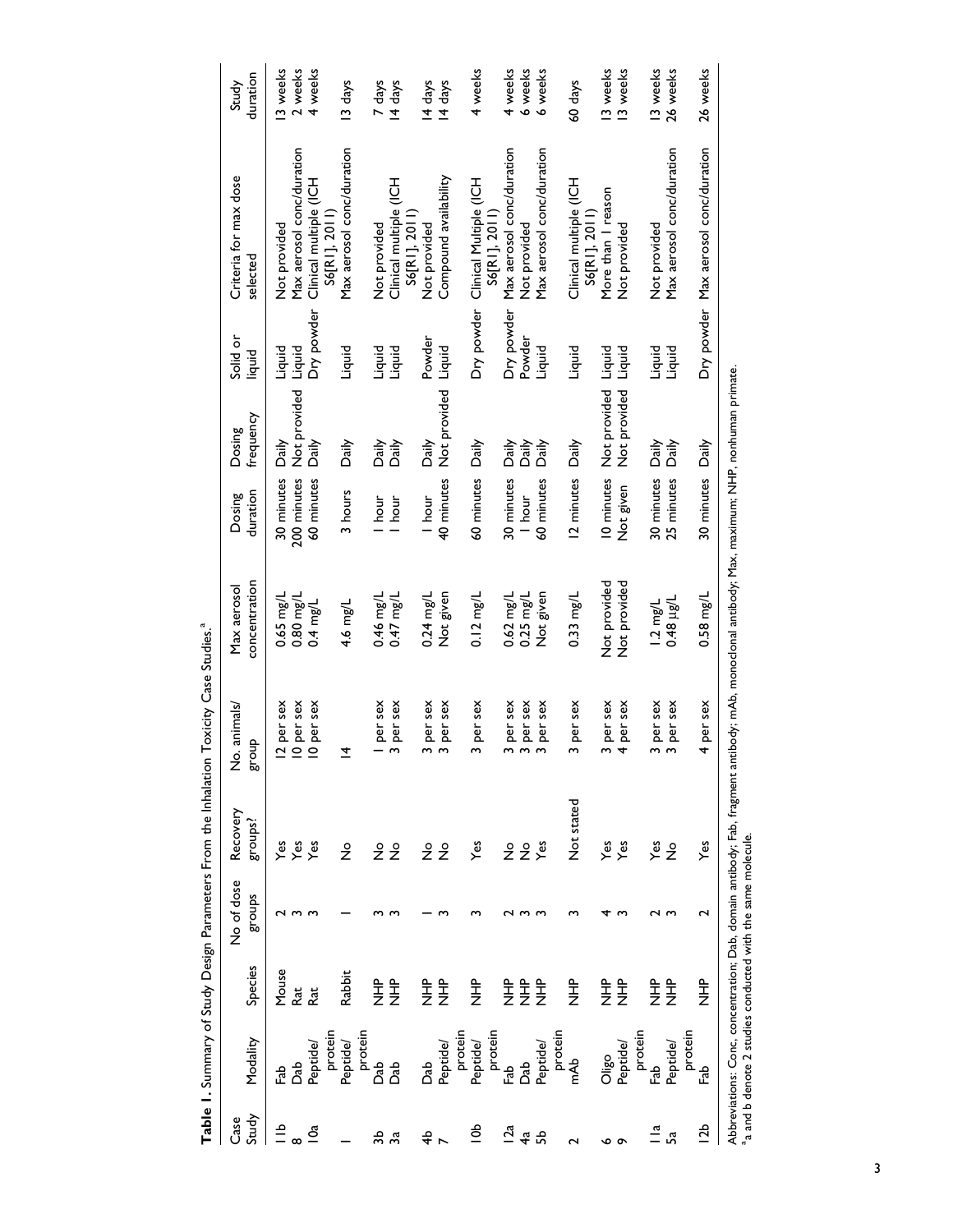Exubera (insulin, withdrawn from the market), and Afrezza (insulin), and all would belong to the class of peptides/proteins in this article.

As biologics are subject to proteolytic degradation, particularly in the gastrointestinal tract, delivery of these therapies has historically been limited to parenteral routes of administration, primarily intravenous or subcutaneous injection. However, inhaled delivery of biologics can be advantageous for a number of reasons. For systemic therapeutic targets, the inhaled route can be advantageous for any molecule type due to the large absorptive area of the lung, rapid absorption potential (depending on the modality), potential for a rapid onset of activity if the target is local, ease of administration, and potential selfadministration by the patient. Moreover, there are a wide variety of delivery options, for example, nebulizers and dry powder inhalers, which allow for optimized formulation development.<sup>7</sup> For therapeutic targets in the respiratory tract, inhalation maximizes delivery of the drug to the target organ and reduces the systemic exposure, thus minimizing the potential for systemic toxicity, as the dose administered directly to the lung is typically much lower than an equivalent lung dose administered systemically. However, in contrast to the benefits, inhalation of a foreign biologic has a higher potential to produce antidrug antibodies (ADAs) than administration via a parental route, owing to the presence of mucosal tissues.<sup>10</sup>

Nonclinical assessments of drug candidates of any modality are conducted to determine pharmacology, pharmacokinetics, and the safety profile of the drug product (active ingredient and/or vehicle or formulation) in animals, typically such assessments comprise a battery of in vitro, ex vivo, and in vivo tests, and this is unchanged for biologics administered via the inhalation route. Of particular importance for biologics, a good understanding of the manufacturing method, purity, sequence, structure, immunoglobulin (Ig) class/isotype, anticipated pharmacological effects (including target biology), and the intended patient population and clinical dosing plan is also required.<sup>11</sup> The data generated are then integrated to inform the safe starting dose for FIH studies, dose escalation and maximum dose or exposure and safety, and pharmacodynamic markers for clinical monitoring. If there are 2 pharmacologically relevant species for a biologic (1 rodent and 1 nonrodent), then both species should be used for short-term studies, but this could be reduced to a single species for longer-term studies if the findings from both species are similar. The use of 1 species for all toxicity studies for mAbs, their derivatives, and Fabs is justified when the clinical candidate is pharmacologically active in only 1 species. Generation of a homologous product to allow testing in 2 species is not recommended for a variety of reasons.<sup>2</sup> As biologics are highly specific for their target, any true toxicity observed is most often related to exaggerated or prolonged pharmacology, to effects secondary to induction of ADAs, or to target expression on multiple cells or tissues, other than the tissue of interest. Such high specificity should be confirmed for each individual molecule during development. For clinical testing of longer durations and for marketing authorization, toxicity studies assessing chronic dosing (26 weeks), reproductive end points, and developmental toxicity evaluations are subsequently performed. As many biopharmaceuticals are only pharmacologically active in NHPs, in vivo carcinogenicity assessments are often not feasible and written assessments evaluating the carcinogenicity risk of the candidate are submitted for health authority review and endorsement. $^{2}$  The focus of this working group was solely on repeat-dose toxicity studies conducted with inhaled biologics regardless of the duration of dosing, and the other study types are not discussed further.

The data generated from the 18 anonymized toxicology studies were evaluated with the following 5 questions in mind. Additional expert opinion was provided by the subject matter experts in the working group. The key questions are discussed in turn.

# *Question 1: What Technical Difficulties Are Associated With Inhaled Biologics Toxicology Studies?*

For many of the technical aspects of conducting an inhalation toxicity study with biologics, the considerations are the same as for a novel small molecule. However, for each of these aspects, there are specific issues associated with the use of proteinaceous material that may require specific modifications to the dosing equipment and/or procedure. These need to be considered on a case-by-case basis.

*Definition of "dose".* To understand the importance of maximum aerosol concentration, it is important to define "dose" in the context of an inhalation toxicology study. Unlike most other modes of administration, the dose in an inhalation toxicology study is not the amount/weight of the drug in solution administered to an animal or the concentration of drug in the air for inhalation—this is referred to as the nominal dose. Rather the delivered dose or pulmonary deposited dose is preferentially referred to and these are estimated doses. The delivered dose is generally calculated using the equation presented by the  $AIT<sup>3</sup>$ and represents the inhaled dose at the breathing zone of the animal:

$$
DD = [C \times \text{RMV} \times D \times \text{DF}] \div \text{BW}
$$

where  $DD =$  delivered dose (mg/kg),  $C =$  concentration of substance in air (mg/L),  $RMV$  = respiratory minute volume or the volume of air inhaled in 1 minute (L/min),  $D =$  duration of exposure (minute),  $DF =$  deposition factor and  $BW =$  body weight.

The RMV is normally calculated using the body weight of the animal and cannot be changed outside the normal variability for the species in question. This requires special consideration for sexually mature primates, which are significantly heavier than standard aged monkeys and for which the standard RMV allometric scaling calculations are flawed (see Special considerations for use of sexually mature primates below). For the determination of delivered dose, the deposition factor is set to 1.0. For the determination of the pulmonary deposited dose, the same equation is used but the deposition factor is changed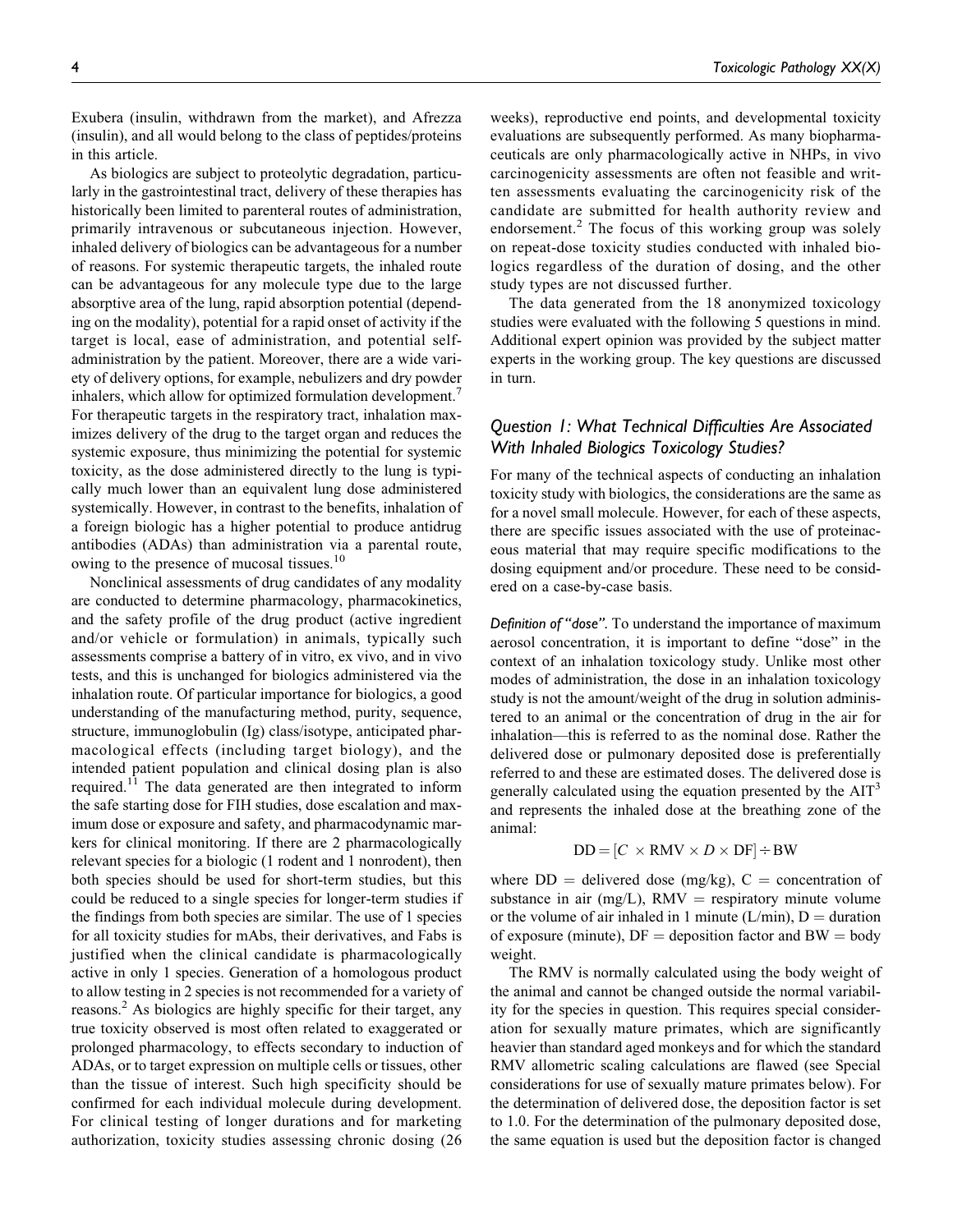based on data indicating that 10% of any aerosol concentration will reach the lung of a rodent and 25% will reach the lung of a nonrodent.<sup>5,12</sup> Thus, the deposition factor would be 0.1 and 0.25 for rodent and nonrodent, respectively. For humans, this is 1.0. As RMV and DF are inflexible factors in the equation, dosing duration and aerosol concentration become the 2 key determinants of the delivered dose administered in an inhalation toxicology study and so are intrinsically linked when establishing the delivered dose or pulmonary deposited dose. It is clear from the equation that, for any given delivered dose, the higher the aerosol concentration achieved, the shorter the dose duration needs to be and, conversely, the lower the aerosol concentration, the longer the dose duration needs to be, provided the inhalable fraction of the aerosol concentration remains in the acceptable range and similar to any previous studies conducted.

*Aerosol generation of a biologic.* The aerosol generated for inhalation of a novel biologic will be governed by 3 aspects—the physical state of the material, that is, solid (dry powder blend or neat material) or liquid; the concentration of the biologic in its formulation; and the ability to generate a stable respirable particle size. Unlike small molecules, novel biologic drug substances usually require complex formulations to ensure molecular stability and retention of the correct physicochemical properties. These are generally either solutions of the molecule in an appropriate buffer (with or without additional excipients) or (more typically) a spray dried powder blend, but there are also other novel particle engineering techniques currently under development. In many cases, the biologic is already formulated at the maximum practical concentration in the buffer and higher concentrations would compromise the protein, either structurally, that is, change its folding, encourage aggregation or precipitation; or alter its binding affinity. As a result, the formulation can have considerable influence on the achievable aerosol concentration, as it may not be technically possible to generate the required high aerosol concentration to provide a sufficiently large dose multiple of the intended clinical dose. In addition, it may be difficult to generate stable, low aerosol concentrations or, if a liquid, the available formulation may be too viscous to allow reproducible and stable aerosol concentrations to be generated repeatedly over the required dosing duration. These issues will require extensive discussion with manufacturing and formulation representatives for the molecule to evaluate whether any alternative options are available. Preferentially, the toxicology studies should be conducted using the same formulation as will be used in the clinic. Some dry powder formulations of biologics may be particularly insoluble, in which case it may be possible to suspend in a simple buffer and dose using a nebulizer. However, this is not recommended and should only be used if there are no viable alternatives.

There are no specific guidance or guidelines on conducting an inhalation toxicology study with a novel biologic. At the time these inhaled studies were performed, it was generally accepted that the majority of the particles in the aerosol for any modality should be between 1 and 5  $\mu$ m in diameter (mass median aerosol diameter, MMAD) with a geometric standard deviation (GSD) less than 3, in line with the Organization for Economic Co-operation and Development (OECD) test guidelines (TG) for inhalation toxicology testing of novel chemicals (TG412 and TG413, first issued in 1981). These OECD TGs are aimed at exposure of rodents to inhaled chemicals, although the TGs do allow a different MMAD to be used for nonrodents, provided sufficient exposure of the lower respiratory tract and the size range chosen can be justified. Both TGs were reissued in 2018<sup>13,14</sup> and now request the MMAD to be  $\leq$   $2 \text{ µm}$  for rodents to accommodate nanoparticles. Although the OECD TGs do not apply to pharmaceuticals, it is possible they could influence the application of MMAD requirements in all inhalation studies, including pharmaceutical inhalation studies, despite the low feasibility of routinely achieving such a small particle size. However, in 2018, Food and Drug Administration (FDA) stated that these OECD TGs are unsuitable for the testing of novel inhaled pharmaceuticals, which would indicate this is less likely to be an issue in reality.<sup>15</sup> General requirements on particle size are discussed in more detail in the publication by Tepper et  $al<sup>4</sup>$  and so will not be discussed further here, as the principles are the same for inhaled small molecules and inhaled biologics regardless of the required MMAD.

In the 18 case studies collated for this industry survey, 16 reported the maximum aerosol concentration used (Table 1). Regardless of the physical state of the molecule, maximum aerosol concentrations ranged from 0.12 to 1.2 mg/L and are in line with other publications on maximum aerosol concentrations for inhalation toxicity studies.4,16 There was a single use of a higher concentration of almost 5 mg/L (Table 1), however this was unusual and was only used on a short-term study (13 days). For all the biologics collated in the case studies, the MMAD and GSD were measured and confirmed to be in the respirable range as defined at the time the studies were conducted (MMAD  $\leq$  5 µm and GSD < 3).

# A. Solids

As for any solid material, the primary limitation will be the ability to generate a respirable particle size at the desired aerosol concentration. For repeat dose studies in any species, 2 mg/ L is normally considered the appropriate maximum concentration. With the exception of 1 case study of very short duration (discussed above), none of the case studies used aerosol concentrations of the biologic in excess of 2 mg/L, with aerosol concentrations ranging from 0.12 to 1.2 mg/L. However, for at least 2 of the case studies, the biologic was dosed as part of a dry powder formulation including excipients, meaning the aerosol concentration of the formulation was higher than that reported for the biologic. Care should be taken that the particle sizes don't differ between the active and the excipients when dosing a formulation, as this could alter the relative dose of each the animal receives. High powder aerosol concentrations could also cause upper respiratory deposition, with the animal's nostrils showing evidence of powder residue which could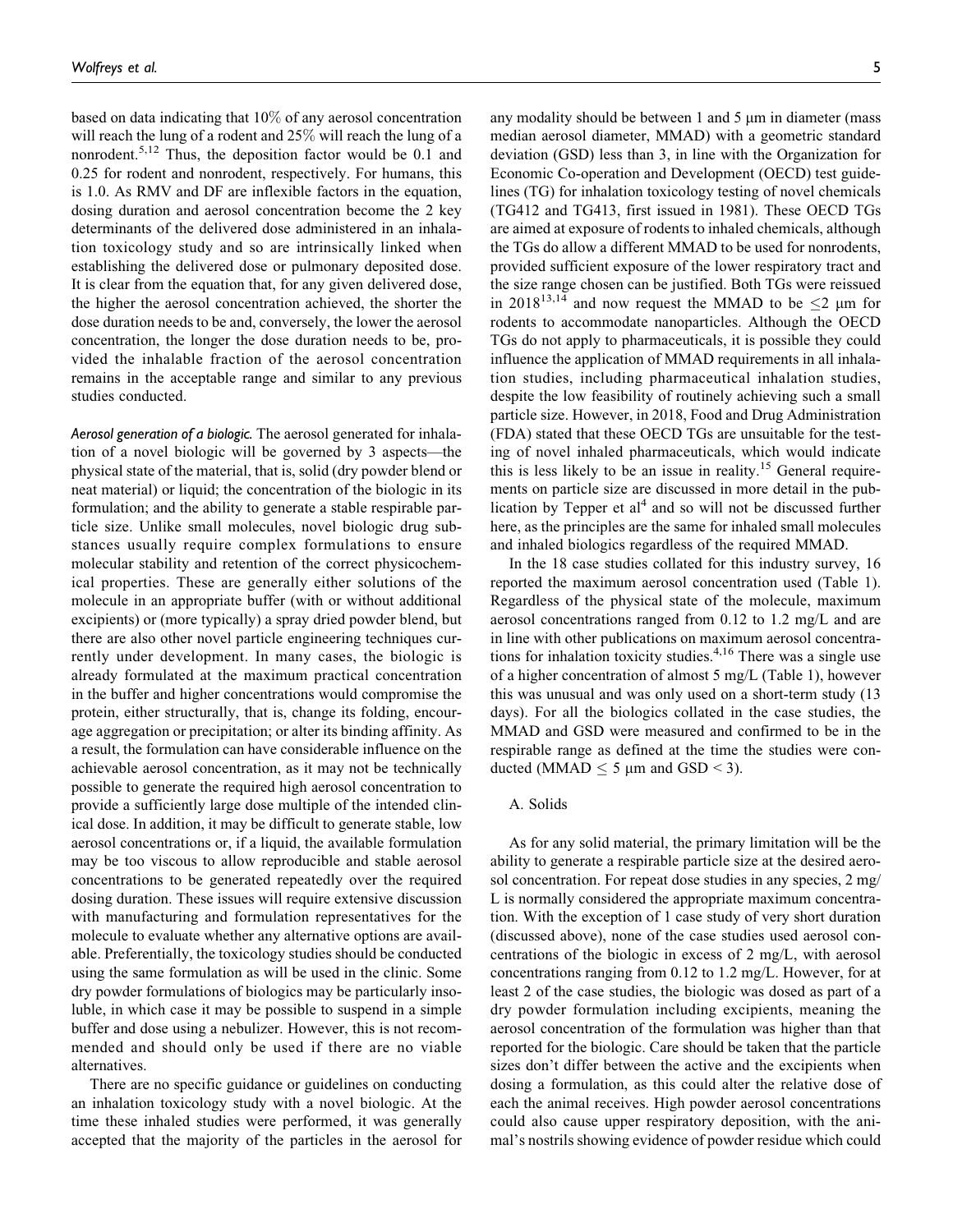cause physical irritation and distress. In addition, the animal may lick their nostrils leading to unintentional and usually unwanted oral exposure, particularly of any excipients as biologics are typically degraded in the gastrointestinal tract before absorption can occur. Such effects are not desirable and are likely to reduce the pulmonary dose reaching the animal or result in localized findings which are solely attributable to powder load or irritation rather than a true treatment- or molecule-related effect.

Many biologic materials are not stable at room temperature for long periods and should be stored at low temperatures. This may require the preparation of smaller aliquots of material, in order to avoid repeated freeze–thaw cycles, which places additional emphasis on ensuring batch-to-batch comparability for the characterization, integrity, and potency of the biologic during the study. In rare cases, certain parts of the exposure system may need to be stored under refrigerated conditions between dosing days. Additionally, biologics also tend to require low humidity storage conditions and should be stored under desiccant or nitrogen to avoid water condensate.

### B. Liquids

Nebulization is usually the simplest method of liquid aerosol generation. There are many nebulizers available using 3 main methods to deploy the droplets: (1) jet nebulizers, which rely on compressed air to generate shear force to separate the liquid into fine droplets; (2) vibrating mesh nebulizers, which provide a gentler way of creating droplets using a vibrating mesh to literally sieve out droplets, but which may become blocked when using suspensions and require frequent cleaning, sometimes during use; and (3) ultrasonic nebulizers, which use ultrasonic sound waves to break liquid into tiny particles, which may increase the temperature of the formulation and denature delicate molecules. If it is not possible to nebulize the material, for example, if it is highly viscous, it may be necessary to use a jet atomizer, which has other issues related to low generation efficiency, very high material use, and production of a high proportion of large droplets, which may need to be elutriated pre-exposure as they are not respirable. In all cases, thorough investigation of the selected nebulization method is required to ensure that the biologic material is not being degraded by the nebulization process and that a similar activity profile is maintained.

A final option, for both solids and liquids, is use of the inhaler device intended for clinical use, but this inherently limits the flexibility to administer larger doses to the nonclinical species as the dose emitted is already pre-established. Such a device is also likely to be associated with various other problems, such as clogging of the device after multiple uses and selection of a suitable solvent. It should be clear, however, that it is rarely necessary to use the clinical device, as any method that delivers the proper concentration/dose and is respirable and stable should be sufficient.

For any liquid administration, it is difficult to control the droplet size of the aerosol and, while droplets can be elutriated to remove large, nonrespirable particles, this can lead to significant loss of material during dosing, necessitating manufacture of an even larger quantity of material to meet the objectives of the study.

*Dosing frequency.* For biologics with a larger molecular weight, such as full-length mAbs, once weekly dosing may be sufficient if the target is systemic, as these molecules are known to have a long serum half-life. It is not known whether the same would be true for a lung half-life, but interestingly, the only mAb assessed in the case studies used a daily dosing regimen. For smaller molecular weight biotherapeutics such as Fabs, peptides, or oligonucleotides, the half-life in serum, and it is assumed the lung, is much shorter and daily dosing is likely to be required. Typically for any novel pharmaceutical, the dosing frequency used in the toxicology studies should mimic or exceed that intended for use in the clinic but may be altered based on the need to achieve a certain dose to provide the required 10-fold and 5- to 6-fold pulmonary deposited dose multiples for rodents and nonrodents, respectively, requested by FDA.<sup>4</sup> Other countries may accept a safety margin less than 10-fold between the nonclinical and clinical delivered doses, but as most molecules are developed for international use, the FDA requirement is often the more conservative default. If the dosing frequency is increased, particularly to more than once per day, it is important to establish the tolerability of both the animal, in terms of stress and clinical observations, and the equipment, in terms of the ability to generate a stable, reproducible, and respirable aerosol particle, for the total dosing duration on each dosing day. The practical feasibility is also important, in terms of the ability to complete dosing within a day while also allowing time for the other required animal study activities, such as multiple blood samplings for hematology, clinical chemistry, pharmacodynamics, biomarkers, and toxicokinetics, as well as any functional/pharmacology parameters that need to be assessed. Generally, it is recommended that dosing is not conducted more than once daily, unless necessary to generate a suitable safety margin or to support the dosing regimen intended for clinical use.

In the case studies, the frequency of dosing was provided for 14 of the 18 studies and all of these used once daily dosing, confirming that dosing more than once per day is uncommon.

*Criteria for setting the maximum dose assessed.* One of the key considerations for a well-designed good laboratory practice (GLP) inhalation toxicology study to support First-in-Human (FIH) exposure is selecting the maximum dose level and the lower dose range, assessed in the pivotal toxicology studies. For small molecules, it is common to assign the maximum dose based on toxicities observed in previous dose-range finding studies. However, biologics are often nontoxic at therapeutic and significantly higher doses, and any toxicity observed is frequently associated with exaggerated pharmacology. As a result, rather than being based on toxicity, the maximum dose is selected based on scientific judgment following evaluation of a multitude of factors, including the ability to routinely dose the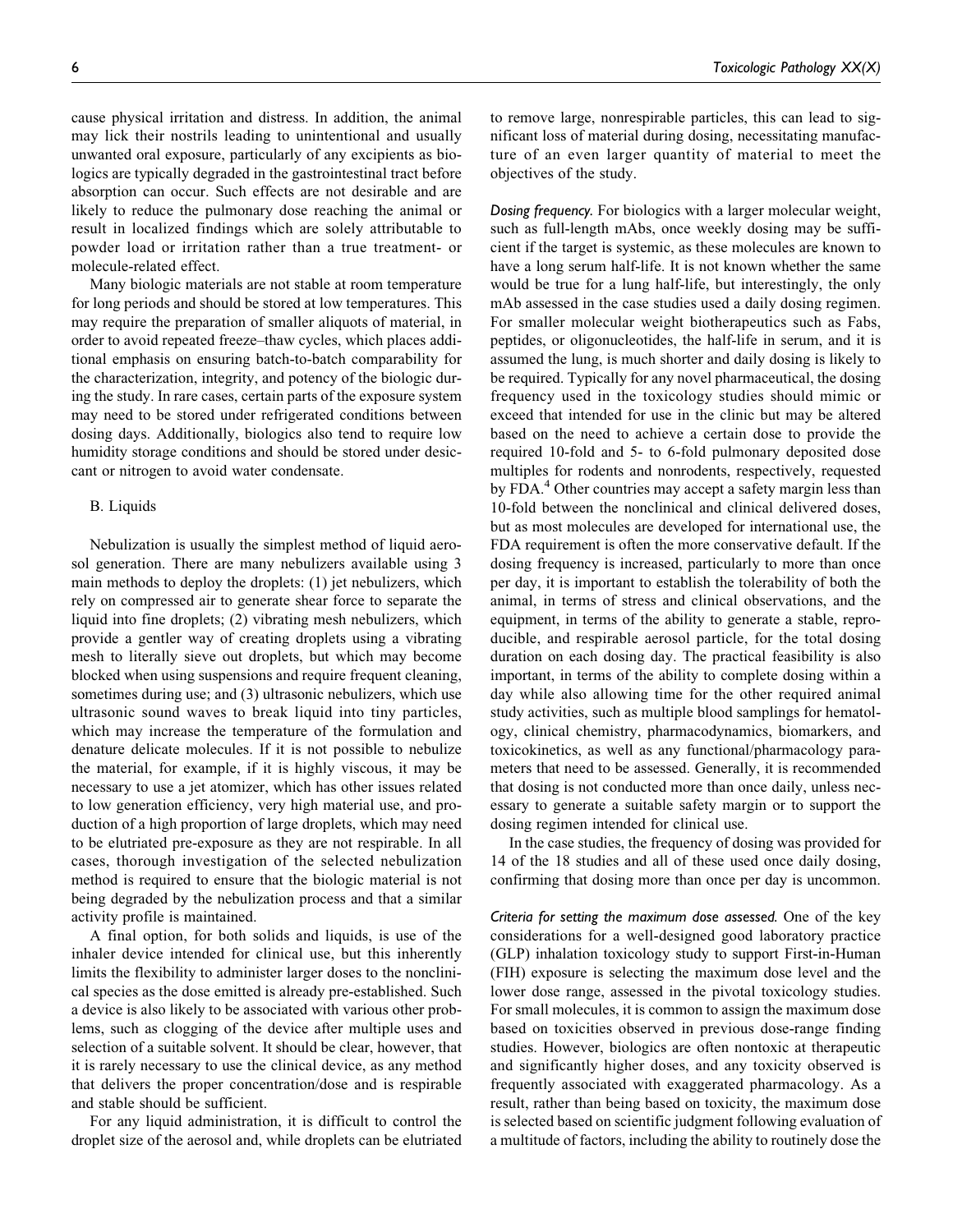required aerosol over the duration of the study without inducing undue stress or irrelevant toxicities, for example, particle overload leading to localized irritation. Attempting to set a maximum tolerated dose for a biologic, as described in OECD TG412 or TG413,<sup>13,14</sup> is not appropriate in the majority of cases, as these guidelines are intended to guide the hazard identification of novel small molecular weight chemicals. Similarly, use of the guidance for maximal dose of a novel small molecular weight pharmaceutical as discussed in ICH  $M3(R2)$  2009 is<sup>2</sup> not appropriate for inhaled biologics.

The following factors should be evaluated when assigning the maximum dose of a novel biologic:

#### A. Regulatory guidelines

There are no guidelines or guidance specific to administration of biologics via inhalation. ICH  $S6(R1)$  2011<sup>2</sup> provides guidance on dose setting for biologics administered via parenteral routes, and the general premise of this document is also applicable to inhaled biologics, for example, mAbs and their derivatives and Fabs. The inhaled biologic should be tested in at least 1 pharmacologically relevant species, that is, one for which there is a comparable affinity and potency against the native target (typically less than 10-fold difference from the human affinity/potency).<sup>2</sup> For mAbs, mAb derivatives, and Fabs, testing in a second species should only be conducted if it is also pharmacologically relevant.<sup>2</sup> Doses can be set using saturation of target binding and/or PKPD approaches (eg, simple exposure–response relationships or more complex modeling and simulation approaches). These assist in high dose selection by identifying doses which provide the maximum intended pharmacological effect in the animal species and an acceptable exposure multiple over the maximum exposure intended in the clinic. Although this can sometimes be determined via PKPD modeling of data from other species or can be estimated based on other data, in general this is often not known at the time the first toxicology studies are initiated.

In the industry survey, the criteria for setting the maximum dose was answered in one of the 4 ways: (1) the maximum duration and aerosol concentration for the species; (2) a multiple of the clinical dose as stated in ICH S6  $(R1)$  2011<sup>2</sup>; (3) formulation and/or compound availability; or (4) unanswered. For 5 of 11 case studies, the maximum dose was set using ICH S6 (R1)  $2011<sup>2</sup>$  criteria for clinical dose multiples (Table 1).

#### B. The maximum daily dose duration

When considering the daily duration of the exposure to a novel biologic in any given study, the first priority should be animal welfare. All CROs and companies that partake in animal testing are regulated by local Government, which has policies to ensure the health and welfare of animals used in such studies. These designs are also reviewed by internal animal welfare ethical review boards or local animal welfare groups, such as the Institutional Animal Care and Use Committee in the United States. In general, it is not expected that administering a novel biologic would have any special impact on animal welfare, as it is usually delivered in a similar format and for a similar dosing duration as small molecules. However, it could become problematic if the dosing duration needs to be extended beyond the normal limit for the testing facility in an attempt to achieve a higher delivered dose when the aerosol concentration has already been maximized.

Rodents are typically dosed nose only (also described as snout only), while restrained in a tube directly attached to the central aerosol chamber. With minimal training in the restraint tubes, the animals adapt to the restraint and often sleep during longer duration exposures. For primates, the animals are typically dosed while restrained in chairs. Aerosol exposure is provided via a face mask attached by tubing to a central aerosol chamber. Consideration of the number of staff, the number of animals being dosed simultaneously, animal distraction techniques, chair restraint methodology, laboratory equipment and facilities, and number of acclimatization sessions, all influence the success of the dosing. For these reasons, dosing of rats for small molecules can be extended to as long as 4 hours daily (in line with TG412 and TG413<sup>13,14</sup>) at some exposure facilities, whereas for primates, a maximum duration of 1 to 2 hours is more typical.<sup>4</sup> Particularly for sexually mature primates that are much larger and much stronger, this duration may need to be shortened as they are less likely to tolerate restraint in the dosing apparatus for longer than 30 minutes, particularly if daily dosing is involved (see Special considerations for use of sexually mature primates below). If large powder doses are administered to the animal, it can result in increased drinking and grooming, or for nonrodents, it can induce responses such as coughing, inspiratory paroxysmal respiration, or vomiting. Any restriction or deviation to an animal's natural behavior, such as eating, drinking, urination, and defecation, can cause distress and may compromise the data obtained, compromising interpretation of data or erroneously being considered a treatment-related effect.

In the industry survey, the maximum dosing durations were typically less than 1 hour for both rodents and monkeys and were used as the rationale for maximum dose setting in 5 of 11 case studies.

### C. Maximum technically feasible dose

In contrast to recommendations within OECD TG 412 and OCED TG  $413^{13,14}$  but in line with biologics administered via other routes, administration of the highest possible dose is not necessary if appropriate safety margins can be achieved at lower doses as per ICH  $S6(R1) 2011$ <sup>2</sup> However, in some cases, the optimum maximum dose level to provide the required safety margins cannot be achieved and, in such cases, a maximum technically feasible dose may be administered, in line with ICH M3(R2)  $2009<sub>i</sub><sup>2</sup>$  where the maximum duration of exposure and maximum aerosol concentration per dosing occasion have been reached. If a maximum feasible dose is selected,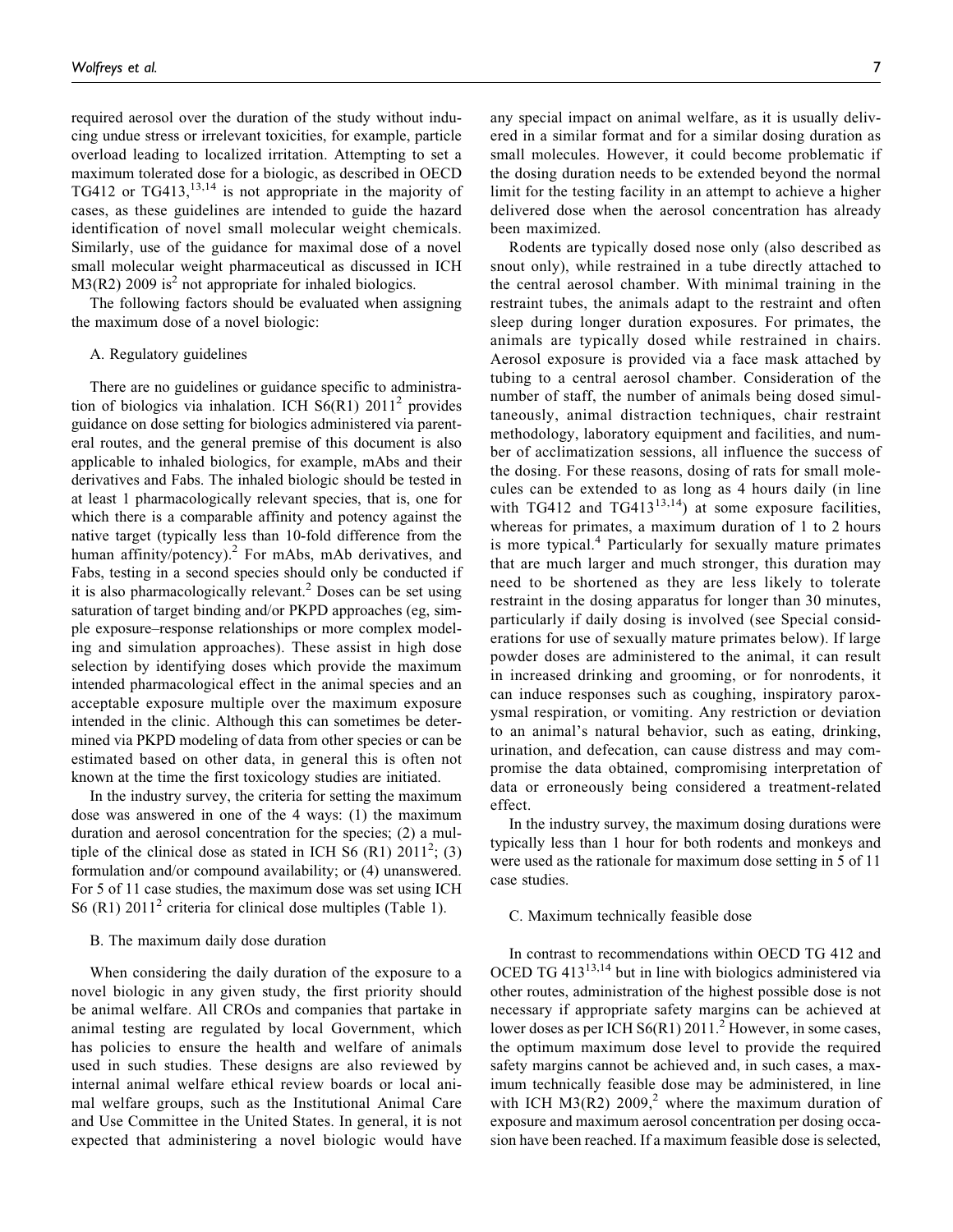a scientific justification for the dose selection and projected multiples of human exposure should be provided as per ICH S6 (R1)  $2011<sup>2</sup>$  This dose should not be an arbitrary high multiple of clinical doses or a dose so high that it will yield toxicity related to high doses of protein/particle and/or subsequent saturation of homeostatic mechanisms such as particle clearance, as such doses will yield toxicity with little or no clinical relevance and confound interpretation of the study. One potential way to achieve a higher dose, especially if the inhaled drug is intended to act systemically, is to supplement the inhalation dose with concurrent systemic dosing. However, this also means toxicities cannot be attributed to specific dose routes and it may be more informative to perform separate dose groups within the study or as separate systemic toxicity studies on the biologic if this is necessary.

One case study of the 11 who provided this information cited formulation and compound availability as the criteria for setting the maximum dose. This is an atypical justification for the maximum dose—this molecule had been submitted to health authorities for clinical use but it is not known whether concerns were raised regarding maximum dose assessed.

*Pharmacological activity.* For any proteinaceous material delivered via inhalation, it is important to demonstrate that the biologic remains active and respirable during the aerosol generation and dosing process to confirm the animal is administered an active drug. Proteinaceous materials may be less tolerant of the harsh conditions associated with aerosol generation. For example, the physical methods used to generate dry powder aerosols, such as rotating brush generators which scrape the surface of tightly packed material to flick particles into the air to make an aerosol; or either jet nebulizers, which apply high shear forces and recirculate liquid, or vibrating mesh nebulizers, where the plate used to generate the aerosol can be become warm and thus potentially denature the protein. It is also important to determine whether the particle becomes aggregated during aerosol generation, as these may cause it to lose potency, potentially promote immunogenicity and/or become larger than the generally accepted mean respirable diameter range or MMAD.

In the 12 case study responses to a question on pharmacological activity, 9 out of the 18 individual inhalation studies conducted included an assessment of pharmacological activity (2 using a potency assay, 2 using a binding assay, and 5 indicating pharmacological activity were assessed but no information on how this was determined). The remaining 4 studies did not measure pharmacological activity of the molecule itself following aerosol generation/administration, of which 2 confirmed activity of the molecule by observing biomarker changes related to the pharmacology of the molecule. The other 2 studies did not state how pharmacological activity was confirmed. It is not known whether pharmacological activity following aerosol generation had been confirmed in previous studies was not reported or was not assessed at all.

# *Question 2: What Study Design Aspects Are Specific to Inhaled Biologics Studies?*

The key aspects that should be considered before finalizing the study design for an inhalation toxicity study on a novel biologic and where these may differ from that for a small molecule are discussed below.

*Regulatory guidelines/guidance.* There are no guidelines or guidance, either local or international, that specifically address the development of inhaled biologics of any modality. Rather, other established guidelines relevant to biologics or to the end point under consideration are considered and specific elements applied if considered relevant.<sup>16</sup>

The main guideline relevant to development of an inhaled biopharmaceutical is ICH S6(R1): Preclinical Safety Evaluation of Biotechnology-derived Pharmaceuticals, issued in  $2011<sup>2</sup>$  This guideline is commonly used in conjunction with ICH M3(R2): Nonclinical Safety Studies for the Conduct of Human Clinical Trials (for study timing; 2009), ICH S5: Detection of Toxicity to Reproduction for Medicinal Products (2005), ICH S7A: Safety Pharmacology Studies for Human Pharmaceuticals (2000), and ICH Q5E: Comparability of Biotechnological/Biological Products Subject to Changes in their Manufacturing Process  $(2004)$ .<sup>2</sup> There are also 2 OECD TGs, TG412 and TG413, issued in  $2018$ ,<sup>13,14</sup> which describe the study design of 28- and 90-day inhalation toxicity studies, respectively, but these guidelines have little relevance as they only describe the technical aspects of running an inhalation toxicity study, based solely on experience gained from small molecule chemicals. There is no reference to study design modifications for assessing an inhaled biologic or any strategic guidance for interpreting the outcome as a part of the totality of the data available on the molecule.

The lack of an internationally approved guidance to serve as the framework for development of a novel inhaled biologic has meant that decisions on study design have been made based on the expertise of the person designing the study on a case-bycase basis to suit the molecule in question. Advice can be sought at regulatory authority meetings, such as an FDA preinvestigational new drug meeting, but these may not coincide with the optimal time to discuss specifics of study design. As a result, uncertainty remains about acceptance of any variation in study design by different health authorities globally.

*Species selection.* Regulatory guidelines for nonclinical safety evaluation of small molecules specify the use of 2 species, rodent (rat, mouse) and nonrodent (dog, minipig, NHP), to support dosing of healthy volunteers or patients, where appropriate. Occasionally rabbits may be used as a nonrodent species, particularly for ophthalmology indications. However, toxicity studies on biologics should only be conducted in pharmacologically relevant species, that is, one in which the test material is pharmacologically active due to the expression of the receptor or an epitope and that demonstrate a similar tissue cross-reactivity profile as for human tissues, ICH  $S6(R1)$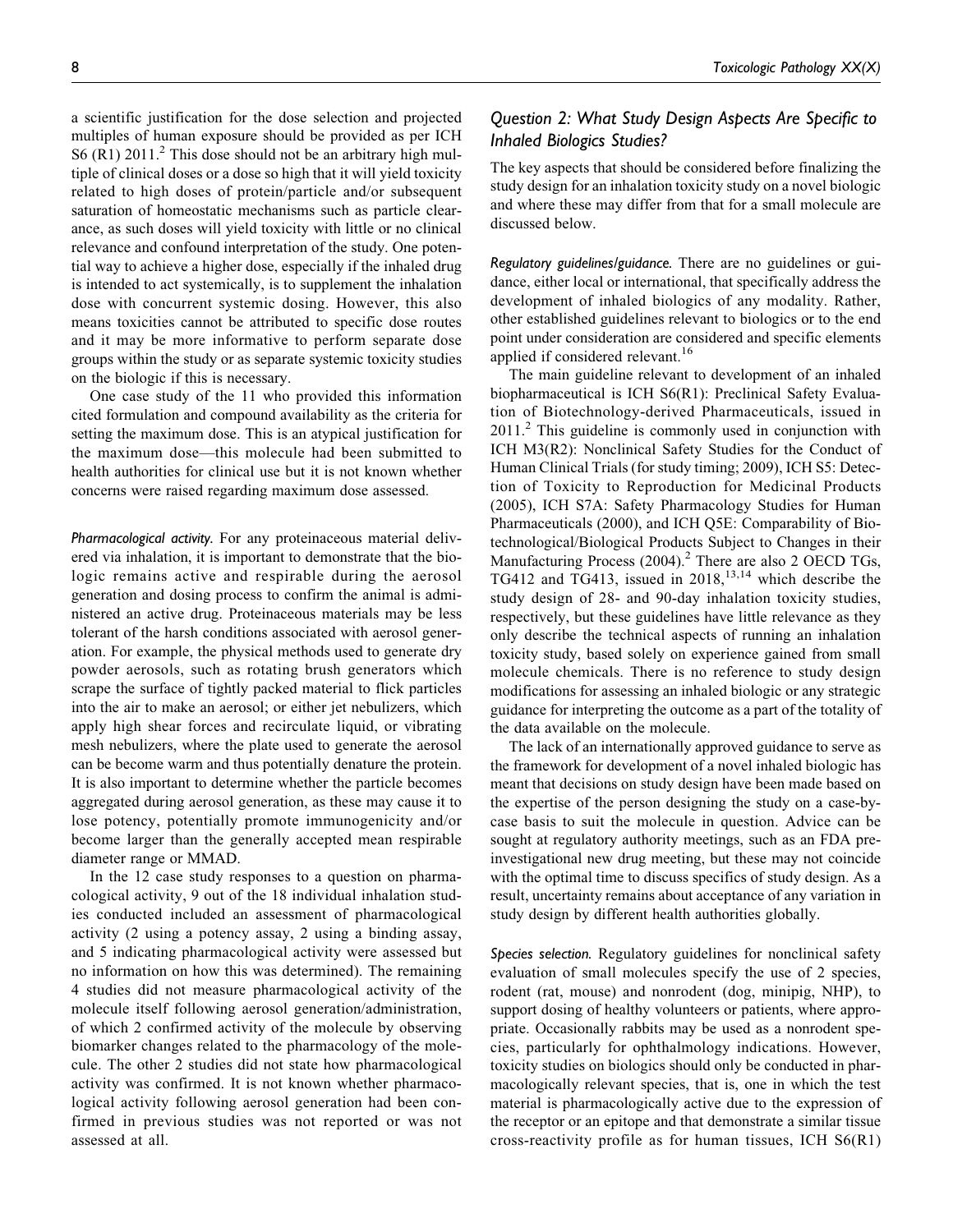$2011<sup>2</sup>$  If there are 2 pharmacologically relevant species for a biologic (1 rodent and 1 nonrodent), then both species should be used for short-term studies, although this could be reduced to a single species for longer-term studies if the findings from both species are similar or 1 species shows clear evidence of being the most sensitive to any adverse effects. If there is only 1 pharmacological relevant species, then only 1 is required throughout testing. Toxicology testing in nonpharmacologically active species is discouraged, although it is generally expected for assessment of chemical class effects with oligonucleotides. Selection of the toxicology species requires an understanding of target sequence homology, target expression and distribution, relative target binding affinity, and pharmacodynamic effects, including any Fc-related effects.<sup>11</sup> Due to the high target specificity, many biopharmaceuticals are only cross-reactive in the NHP. Potential immunogenicity can occur with administration of most humanized biologics to nonclinical species, even when the cross-species homology is identical, and a high incidence of immunogenicity that impacts exposure to the drug can exclude some species from use in toxicology studies. Inhalation toxicity studies in the dog or minipig require additional considerations of the large amounts of biologic that will have to be produced early in drug development but also the potential for significant immunogenicity which has been observed with mAbs in the dog. In general terms, immunogenicity is often lowest with the NHP as the molecules are humanized and the sequence homology for the target is often very similar. However, potential immunogenicity is species and molecule specific and needs to be determined as part of the toxicology studies conducted. As is commonly seen for biologics via other routes of administration, the NHP was used as the only toxicology species for 8 of 12 case study molecules and as one of the 2 species used for a further 2 case study molecules (Table 1). For the remaining 2 molecules, the rat only and the rabbit only were used—the reason for selection of these single species was not provided in the survey.

As biologics are catabolized into small peptides by proteases and peptidases after nonspecific endocytosis by endothelial cells, consideration of human metabolite profiles and their coverage is not required, regardless of the route of administration.

*Number of dose groups and group sizes.* Once the species has been selected, the next consideration is the overall study design in terms of the number of dose groups in the study and the number of animals per group. There are several factors that need to be considered when designing a nonclinical inhalation toxicity study of a biologic:

A. Compound availability

Manufacturing sufficient material to conduct an inhalation toxicity study in NHPs, typically weighing approximately 3 kg, likely with daily dosing, is a major consideration when it is remembered that the majority of the material used is wasted during dosing. Compound requirements are primarily determined by the amount of airflow into the exposure system in order to deliver the aerosol to the animals, which is, in turn, based on the total ventilation required for the number of animals being simultaneously dosed on the system. As group sizes increase, often to accommodate the additional requirements of the studies conducted later in development, the airflow required to deliver the targeted doses, and therefore the amount of compound, will also have to increase. Difficulties with compound supply alone cannot be used to justify a lower dose or smaller group size as it would compromise the integrity of the study, although this was reported as the justification for the maximum dose in one of the case studies. As a result, supply needs to be carefully planned ahead of the study and then managed throughout so that sufficient material is available at study start or can be resupplied during the study, even if this means the use of several different but comparable batches.

### B. Historical data on the vehicle/carrier

If a novel or inadequately characterized excipient is used as one or more components of the inhaled biologic drug product formulation, it may be necessary to include 2 "negative" control groups, 1 consisting of air only or physiological saline (for nebulized products) and 1 of either the formulation only or the novel excipient only. The novel excipient aerosol concentration is normally matched to the aerosol concentration of the highest dose of biologic used in the study. By incorporating this into the main inhalation toxicity study, these data could support the clinical use of an excipient that is novel via the inhalation route but qualified via other routes, using fewer animals than a stand-alone inhalation toxicity study on the excipient only. The study needs to be of sufficient duration, usually 6 months for chronic use, although shorter studies may be possible following negotiation with the health authorities. If the excipient is completely novel, it is likely additional characterization would be needed, as per FDA Guidance for Industry: Nonclinical Studies for the Safety Evaluation of Pharmaceutical Excipients (2005).

C. Number of dose groups, exposure multiples, and anticipated clinical doses

For inhalation toxicity studies on small molecules, 3 dose levels are typically selected to provide satisfactory multiples above the anticipated maximum clinical dose and a similar approach could be applied to biologics. The feasibility of having 3 dose levels, with sufficient margins over the proposed high clinical dose, may be difficult to achieve especially when comparing the pulmonary deposited dose in animals to the nominal dose (dose in the device) in humans as requested by FDA.<sup>4</sup> The difficulty comes primarily from 2 sources. First, it may not be technically feasible to generate an aerosol concentration high enough to achieve sufficient multiples. Second, such dose multiples may be unachievable due to exaggerated pharmacology or conversely have saturated the target making higher doses either unlikely to yield additional information or result in nonrelevant toxicity. Thus, the need for 3 dose levels when assessing the potential toxicity of a biologic has been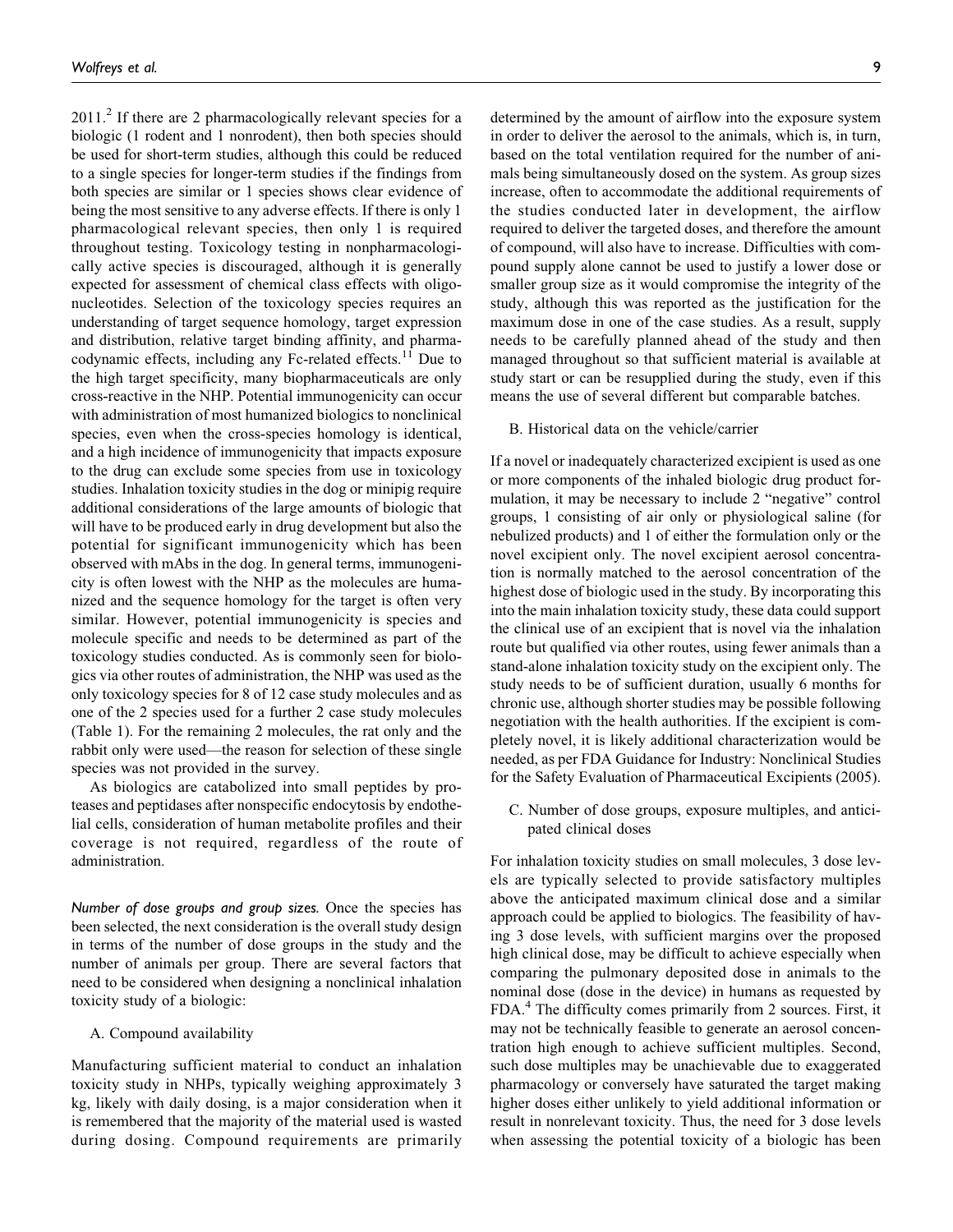previous toxicity studies.18 If this is the case, use of 3 dose levels would be illogical and would represent unnecessary animal use. It is acknowledged that conducting an inhalation toxicity study with only 2 active dose groups carries a degree of risk if a dose relationship (or lack thereof) in any findings cannot be demonstrated, limiting data interpretation.

Generally, 2 or 3 dose levels are chosen. The maximum dose selected does not have to be the maximum feasible dose and this should not be considered the default position. Provided the maximum dose assessed can be achieved without compromising the molecule, animals, or technical aspects of the study and provided at least the minimum safety margin for the highest intended clinical dose with a reasonable excess, there is little additional relevant information gained from pushing to achieve larger multiples. Usually the lowest dose is one that will support the lowest clinical dose predicted to show sufficient pharmacological activity and thus still allow progress into the clinic if it becomes the NOAEL. For later development studies intended to support increasing duration of clinical use (eg, 13-week or chronic studies), the choice of the dose range is generally dictated by findings in shorter duration toxicity studies and by clinical information related to adverse events and the proposed market dose. If none of these are relevant, then the same criteria as applied to FIH studies apply for long-term inhalation exposures.

Taking all the above into account, the maximum dose assessed in an inhalation study with a novel biotherapeutic must be selected following careful consideration of the above factors plus any others relevant to the specific molecule under examination.

Of the 18 toxicology studies, use of 3 dose groups was most common (11 of 18), while 4 studies used 2 dose groups, 1 used 4, and 1 study used only 1 dose group (Table 1).

D. Number of animals per dose group and duration of the study

Typically, rodent and nonrodent studies of less than 13 weeks duration comprise 10 main study animals/sex/group and 3 animals/sex/group, respectively.<sup>16,18</sup> This is reflected in the majority of the case studies whereby the 2 rat studies had group sizes of 10/sex/group and 11 of the 14 primate studies had group sizes of 3/sex/group regardless of the duration. For the only mouse study, of 13-week duration, the animal numbers were increased to 12 animals/sex/group and, in two 26-week inhalation studies, the number of NHPs was increased to 4 animals/sex/group. The reason for an increase in the number of animals/sex/group on long-term studies was not captured as part of the survey but may be related to blood sampling volumes (mice) or be influenced by other factors, such as the incidence of circulating ADA, which could reduce exposure to the drug in some animals on study requiring a large initial group size to provide sufficient numbers of animals exposed to the biologic at the end of the study. One primate study used only 1/sex/group, but this was a 7-day dose-range finding study conducted as a preliminary to a 14 day FIH-enabling inhalation toxicity study. The duration of the studies ranged from 7 days to 26 weeks, which likely reflected the development stage and clinical requirements of each molecule, with 26 weeks typically the longest duration of toxicology study of any species required for novel biologics.

#### E. Study end points

For rodent studies, satellite animals may be required to accommodate demand for blood sampling when end points such as toxicokinetic evaluation, ADA and cytokine analyses, immunophenotyping and target engagement, and so on are included. As microsampling of blood becomes more routine, the need for satellite animals should reduce. The number of satellite animals required is driven by the total amount of blood needed during the study and is generally only an issue with rodents due to their smaller blood volume, as oversampling can result in an erythropoietic response or worse, failure to thrive. Satellite animals may also be needed to provide sufficient tissue(s) for multiple end point evaluations during or at the end of the study and/or for serial or terminal bronchoalveolar lavage (BAL). For larger nonrodents, typically NHPs, large body sizes mean these blood samples can usually be obtained from main study animals.

F. Recovery

For many inhalation toxicity studies, it will be necessary to include a recovery group of animals to evaluate the reversibility of possible compound-related effects—their use to assess for delayed toxicities has been questioned.<sup>19,20</sup> Typically, recovery groups comprise 5 animals per sex in rodent studies or 2 animals per sex in nonrodent studies and are generally restricted to the control and high dose groups only. From the 18 toxicology studies, only 9 included a recovery group and this was more likely to be in the longer duration studies. Despite recent recommendations to only include recovery groups in only one of the pivotal toxicology studies,  $17$  there was no evidence in this set of case studies of a trend to include recovery in only one of the studies conducted if more than one study had been conducted on the same molecule (Table 1).

*Special considerations for use of sexually mature NHPs.* Since NHPs are commonly the only pharmacologically relevant species for toxicology studies on biologics, it is worth considering some of the unique technical challenges posed when sexually mature NHPs are needed for inhalation toxicology studies. The standard age for conducting inhalation toxicity studies on small molecules and the short-term studies on biologics is 2 to 3 years, at which age the animals are sexually immature or on the cusp of maturity and weigh approximately 2.5 to 4 kg. However, long-term studies on biologics typically require the use of sexually mature NHPs to allow the assessment of a potential effect on fertility, ICH  $S6(R1)$  2011,<sup>2</sup> via reproductive tract histopathology and physiological and hormonal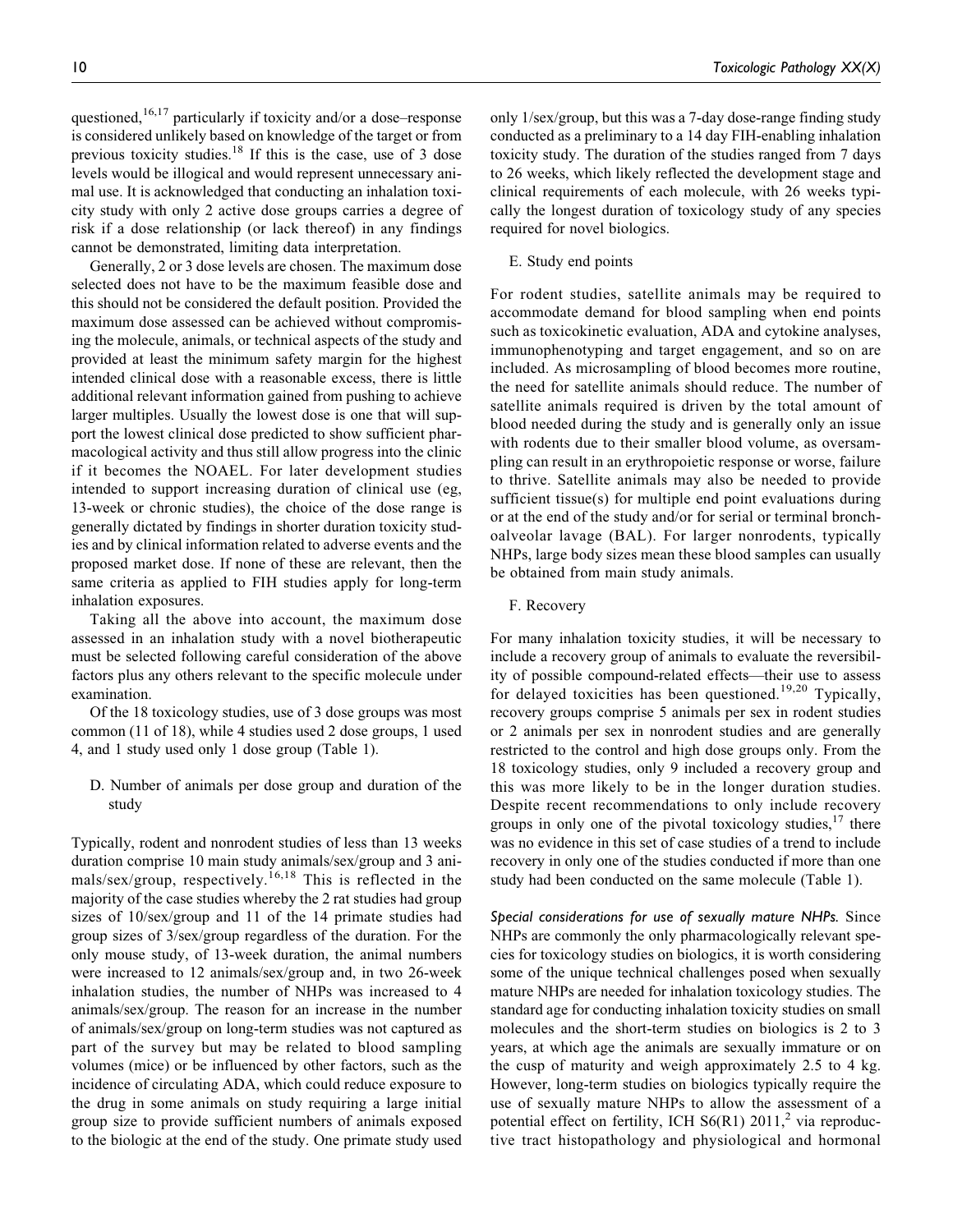parameters. These are not needed for small molecules as fertility assessments are conducted in the rat and rabbit. Sexually mature NHPs are typically at least 4 to 5 years of age for males, although females often mature slightly younger. The general challenges associated with the use of sexually mature NHPs in inhalation toxicity studies are discussed below:

#### A. Suppliers/animal specification

The average body weight of a mature NHP (7-12 kg for males and 5-7 kg for females) is approximately double that of a standard aged NHP. Due to limited availability of mature NHPs, there is generally less flexibility to specify animals based on body weight, resulting in a wide range of body weights within groups. The intragroup variability in body weight can be further compounded as, ideally, the social groups the animals belong to prior to transfer to the test facility should be maintained to ensure animals are calm and compliant on arrival. Although it has been suggested that NHPs are sexually mature between the ages of 4 and 7 years,  $2<sup>1</sup>$  in the experience of one CRO, this is more likely at 5 years and above. Body weight and age alone cannot guarantee sexual maturity, and it is recommended this is proven (repeated production of viable semen for males and a regular menstrual cycle for females provide the strongest evidence).

### B. Animal arrival and housing

Mature NHPs are typically received into the laboratory considerably earlier than immature animals and may arrive 5 months in advance of the study to allow confirmation of a regular menstrual cycle in the female animals (normally measured over 3-4 months). Owing to their size, animals are often transferred directly into the animal facility rather than being held in a separate holding unit while tuberculosis and hepatitis B tests confirm the absence of these diseases (approximately 3- 4 days).

Generally, the smaller immature NHPs of both sexes and sexually mature females are housed in groups of 2 or 3, but mature male animals are housed at maximum of 2 irrespective of the cage size (groups of 3 males may regularly fight to establish dominance over the course of the study).

#### C. Animal training

All the animals undergo a positive reinforcement training program of at least 5 weeks to facilitate acclimatization to the laboratory environment and procedures, starting on arrival, and this training period can be significantly longer for sexually mature NHPs. Although more difficult to complete, well trained animals exhibit less stress and are more compliant to the required study procedures. In addition, sexually mature females are trained to present their tail to allow vaginal swabs to be taken to assess menstruation.

| Study procedure                    | Immature<br><b>NHPs</b> | Mature<br><b>NHPs</b> |
|------------------------------------|-------------------------|-----------------------|
| Removal from European style cages  | I person                | 4 people              |
| Taking body weights                | I person                | 3 people              |
| Chair restraint                    | 2 people                | 4 people              |
| Blood sampling                     | 3 people                | 5 people              |
| Cage cleaning                      | I person                | person                |
| Assessing movement within the cage | person                  | person                |

**Table 2.** Technical Resource Requirements for Handling Immature

Abbreviation: NHP, nonhuman primate.

and Mature NHPs.

#### D. Handling/standard assessments

Table 2 illustrates the difference in animal technician resource required for the normal daily handling of immature and mature NHPs on toxicology studies, particularly for the very large and strong males that can weigh as much as 12 kg. Use of additional technicians improves the ease of handling, reducing stress, and ensuring easier recognition of any treatment-related clinical signs. Blood sampling can be conducted while the animal is still restrained in their chairs but if not, 4 technicians are needed to restrain the animal (1 per limb), while a fifth technician collects the sample.

#### E. Additional assessments

Semen collection and testicular measurements are conducted monthly on mature males, and vaginal swabs are collected from mature females to confirm menstruation. In females, circulating hormone levels can be analyzed as required, for example, progesterone and estradiol.

# *Specific technical challenges with inhalation studies in sexually mature primates.*

A. Primate masks

The facial shape of older primates is different to younger ones, necessitating different sized exposure masks depending on the individual monkey. Masks have evolved significantly in recent years, and some are now modeled on mature primate skulls and produced by 3-dimensional (3D) printing. The development of the 3D printed masks has been discussed in the study by Moore<sup>22</sup> and examples of mature NHP masks are shown in Figure 1.

A suitably sized primate restraint chair for inhalation dosing is not commercially available for larger animals and thus the normal restraint chairs have to be adapted and modified, including enlarging the chest plate and attaching padding around the neck plate. Furthermore, toys and television are used during the inhalation dosing procedure as environmental enrichment to further improve animal welfare and dosing compliance, and enhance the scientific integrity of the study.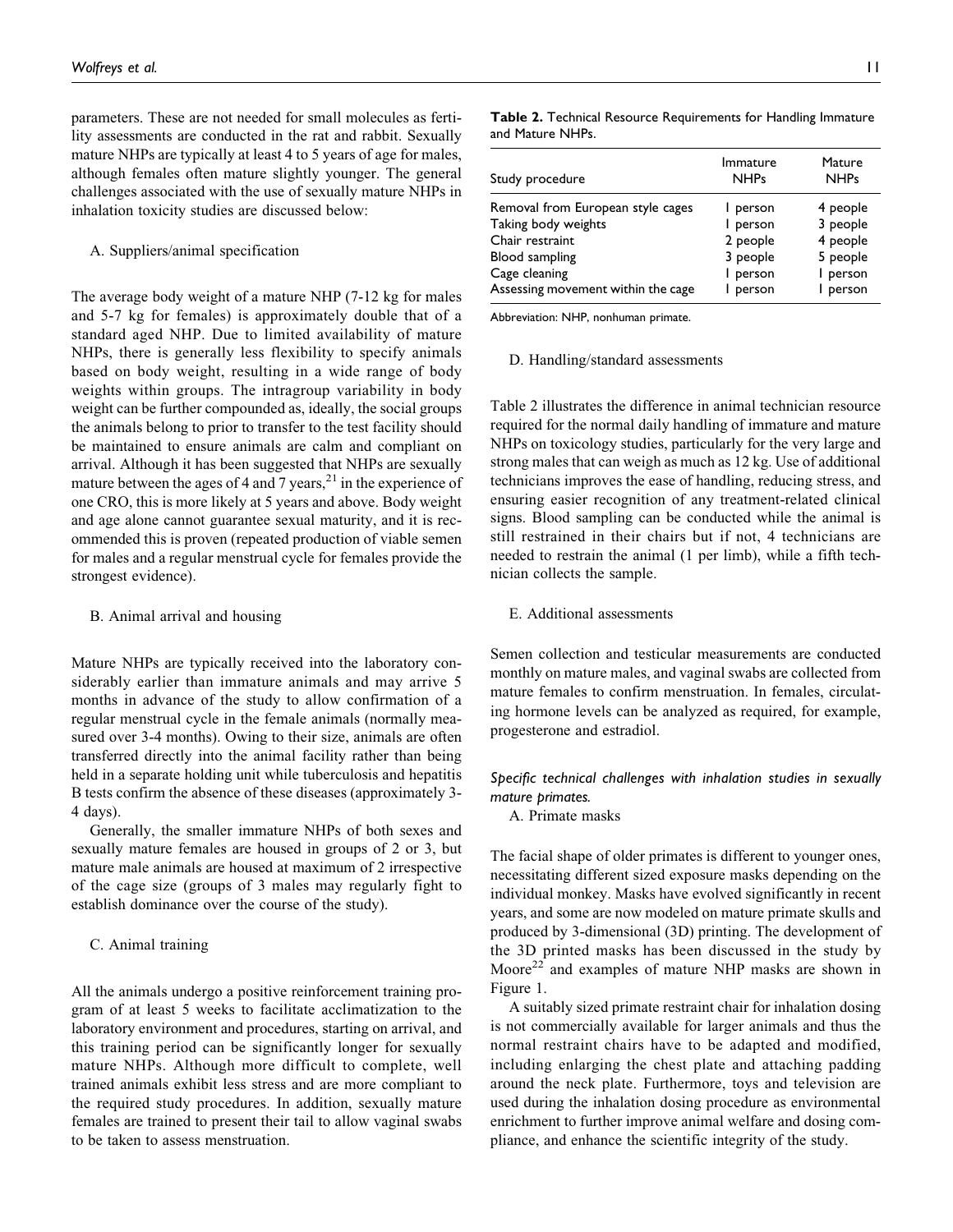#### B. Respiratory minute volume challenges

The airflow for animal exposure systems has historically been based on the sum of the RMV of all animals attached to the exposure system and are calculated using known algorithms with an additional excess to ensure animal welfare.<sup>3</sup> However, this approach has been shown to be unsuitable for mature animals owing to the following reasons:

- The established RMV algorithms do not account for the use of large mature primates, as the mean body weights of mature NHPs are higher than the body weights for standard aged NHPs on which the algorithm was based. $^{23}$  This is confirmed by data discussed below.
- The wide body weight range, particularly for males, means airflow cannot be based on the mean body weight, as that would result in insufficient air reaching the largest animals. Rather the airflow must be calculated based on the body weight of the heaviest animal of



**Figure 1.** Examples of mature primate masks—Illustration of the variety of face mask sizes required for sexually mature primates on an inhalation toxicity study. Face masks were custom made. Picture courtesy of S. Moore.

that group. This inevitably increases the amount of test material required.

To address this, body weights should be determined prior to dosing so that accurate RMVs can be calculated for each animal per group, and the optimal airflows for exposure determined. Table 3 shows data for both immature and mature primates collected with RIP jackets and shows data collected over multiple time points from the sham dosing phase of various studies (S. Moore, PhD - personal communication, July 2020). These include data from both unrestrained animals collected at least 30 minutes prior to sham dosing (air only) and restrained/acclimatized animals collected from 1 to 24 hours postsham dosing.

For unrestrained animals, the respiration rate was considerably lower in mature animals than immature. Conversely, the tidal volumes were considerably greater for mature animals than immature animals, especially males. Consequently, the RMVs in unrestrained animals were quite similar in immature versus mature NHPs, which is important as these are not adjusted for body weight. For restrained animals, the respiration rate for mature animals was lower than immature animals as for the unrestrained animals, but the tidal volumes increased approximately 2-fold for mature males and females. This increase in tidal volume then resulted in RMVs in restrained mature animals almost double that of unrestrained mature animals or of restrained immature animals.

Using the recognized RMV algorithm for inhalation dos $ing<sub>1</sub><sup>3</sup>$  the RMVs calculated were similar to that of the unrestrained immature animals. However, for mature male and female NHPs of an example 9 kg and 6 kg body weight, respectively, the calculated RMVs were 3.95 and 2.80L/min, respectively, which was significantly lower than the measured values of 5.9 and 4.2L/min. If mature primates are used in inhalation toxicology studies, the actual RMVs should be determined and, as more data are gathered, it may become necessary to generate a separate RMV algorithm for mature primates.

#### C. Sham dosing schedules

It is important that the animals are sufficiently acclimatized to the dosing equipment and procedures prior to the start of the study and this includes sham dosing, where air is circulated

| <b>Table 3.</b> Respiratory Minute Volume Data for Immature and Mature NHPs. |  |
|------------------------------------------------------------------------------|--|
|------------------------------------------------------------------------------|--|

|                                |                                |             | Immature (pooled data) | Mature (pooled data) |                |
|--------------------------------|--------------------------------|-------------|------------------------|----------------------|----------------|
| Restraint used                 | Parameter<br>Mean (SD)         | Males       | <b>Females</b>         | Males                | <b>Females</b> |
| Unrestrained                   | Respiration rate (breaths/min) | 54 (7.6)    | 55(8.3)                | 37(4.9)              | 41 $(4.8)$     |
|                                | Tidal volume (mL)              | 28(9.1)     | 36(15.0)               | 48(8.8)              | 39(4.3)        |
|                                | RMV (L/min)                    | 1.4(0.5)    | 1.8(0.7)               | 1.8(0.5)             | 1.5(0.3)       |
| Restrained/postacclimatization | Respiration rate (breaths/min) | 67(7.5)     | 71 (7.3)               | 55(8.2)              | 58 $(5.1)$     |
|                                | Tidal volume (mL)              | 50(14.9)    | 55(14.1)               | 105(10.5)            | 73 (4.5)       |
|                                | RMV (L/min)                    | $3.2$ (1.1) | 3.6(1.0)               | 5.9(1.0)             | 4.2(0.2)       |

Abbreviations: NHPs, nonhuman primates; RMV, respiratory minute volume; SD, standard deviation.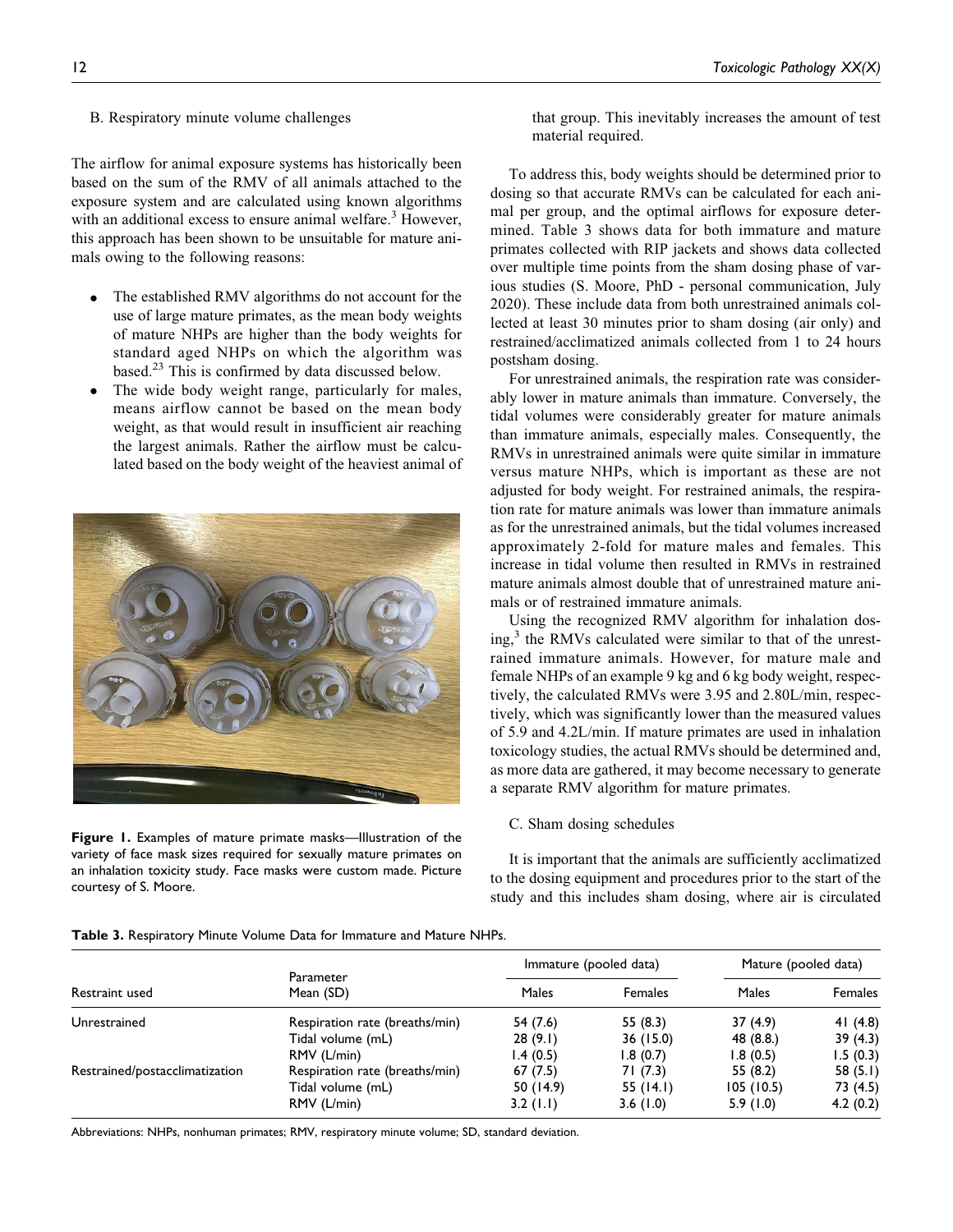**Table 4.** Example Sham Dosing Schedule of Mature Animals.

| Start of study      | Total<br>restraint time<br>(hours) | Mask fitted<br>time<br>(minutes) | Introduction of<br>airflow through<br>mask |
|---------------------|------------------------------------|----------------------------------|--------------------------------------------|
| Prior to day $-20$  | 15                                 | 0                                | No                                         |
| Day $-20$ to $-15$  | 30                                 | 15                               | Yes                                        |
| $Day - 14$ to $-10$ | 30                                 | 30                               | Yes                                        |
| Day $-9$ to $-7$    | 45                                 | 45                               | Yes                                        |
| Day $-6$ to $-5$    | 60                                 | 60                               | Yes                                        |
| Day $-4$ to $-1$    | 60                                 | 60                               | Yes                                        |

through the mask to simulate the airflows. Immature animals normally only require 10 to 11 consecutive days for acclimatization. For the mature animals, this is usually longer (an example of a sham dosing schedule is shown in Table 4).

In summary, the following technical considerations must be considered when using sexually mature primates for inhalation dosing of novel biologics. These can have significant impact on the study conduct and the time needed for prestudy activities:

- Prestudy procedures are likely to take considerably more time.
- More staff are required for safe handling, with minimal stress to the animal.
- Additional assessments are required to confirm the sexual maturity of the animals on study.
- Consideration should be given to the timing of study procedures as many are easier to conduct while the animals remain restrained in their chairs.
- Longer sham dosing is required to train the animals to the dosing procedure and equipment.
- Modifications are required for chair and mask designs, some of which may need specific adjustment for the individual animal(s).
- The exposure system airflow should be based on the heaviest animal of the group, not the average body weight owing to the larger body weight range.
- The RMV should ideally be measured in the actual study animals or be based on representative data from animals of similar size and maturity and not standard algorithms.

# *Question 3: What Are the Characteristic Responses to Inhaled Biologics and How Can Exposure be Demonstrated at the Site of Administration?*

As a foreign proteinaceous material is being administered to the lung, possibly at high aerosol concentrations and for a substantial period of time, it is likely that some of the findings observed will solely be related to exceeding physiological responses to clearing a high protein load or to the foreign nature of the molecule triggering an ADA response. It is well established that ADA responses to drugs in nonclinical species are not predictive of ADA formation in humans, ICH S6(R1),  $2011<sup>2</sup>$  This is particularly true with molecules such as mAbs, Fabs, and Dabs, where the complementarity determining regions (CDRs) are deliberately designed to be as close to a normal human sequence as possible, which in turn is likely to mean they are further from the normal sequence in the nonclinical species and thus appear more "foreign." For mAbs, the majority of ADAs have been shown to be against the CDRs of the molecule, rather than the human framework regions, where this has been investigated. The same may also apply to recombinant replacement proteins and peptides, although generally cross-species sequence homology in humans, monkeys, and rodents is more common for naturally occurring proteins. Antidrug antibody formation with inhaled biologics is discussed later. Typical pathology findings in inhalation studies are discussed in greater detail in the accompanying publication by Hall et  $al<sup>6</sup>$  and so will not be discussed further here.

*Clinical observations.* Reproducible inhalation dosing is dependent on calm animals undergoing passive breathing to keep the pattern of respiration consistent, such that tachypnea, favoring more pronounced upper airway deposition, or bradypnea, which will enhance deep lung penetration, do not occur. These could lead to large discrepancies in exposure between dosing days and interanimal differences in lung pathology and/or toxicokinetics.

To assess whether there are common clinical signs observed during inhalation toxicity studies with inhaled biologics, an experienced CRO analyzed the clinical observation data for 9 studies in NHPs between 5 days and 26 weeks of duration. The most commonly recorded clinical observations, defined as occurring in more than 10% of animals, are shown in Table 5 for control and treated animals.

Of the 10 clinical observations listed, only dry skin and suspected dehydration occurred at a higher incidence in treated

**Table 5.** Most Common Clinical Observations (Seen in >10% Animals) in 9 NHP Studies With Biologics Conducted at a Selected CRO Between 2014 and 2019.

| Clinical signs                        | No. of<br>animals in<br>control<br>groups | No. of<br>animals in<br>treated<br>groups | %    | %<br>Control Treated Change | ℅        |
|---------------------------------------|-------------------------------------------|-------------------------------------------|------|-----------------------------|----------|
| Fur—thin cover                        | 33                                        | l 19                                      | 76.7 | 81.0                        | $+4.3$   |
| Genital skin lesions<br>(female only) | 10                                        | 35                                        | 23.3 | 23.8                        | 0.0      |
| Skin—red                              | 26                                        | 77                                        | 60.5 | 52.4                        | $-8.3$   |
| Skin—scab                             | 13                                        | 35                                        | 30.2 | 23.8                        | $-6.4$   |
| Feces-soft                            | 16                                        | 29                                        | 37.2 | 19.7                        | $-17.5$  |
| Skin-dry                              | 4                                         | 41                                        | 9.3  | 27.9                        | $+18.6$  |
| Skin-lesion                           | 7                                         | 20                                        | 16.3 | 13.6                        | $-2.7$   |
| Dehydrated<br>suspected               |                                           | 22                                        | 2.3  | 15.0                        | $+ 12.7$ |
| Material-dry, red                     | 6                                         | 16                                        | 14.0 | 10.9                        | $-3.1$   |
| Skin-lesion with<br>discharge         | 7                                         | 14                                        | 16.3 | 9.5                         | $-6.8$   |

Abbreviations: CRO, contract research organization; NHP, nonhuman primate.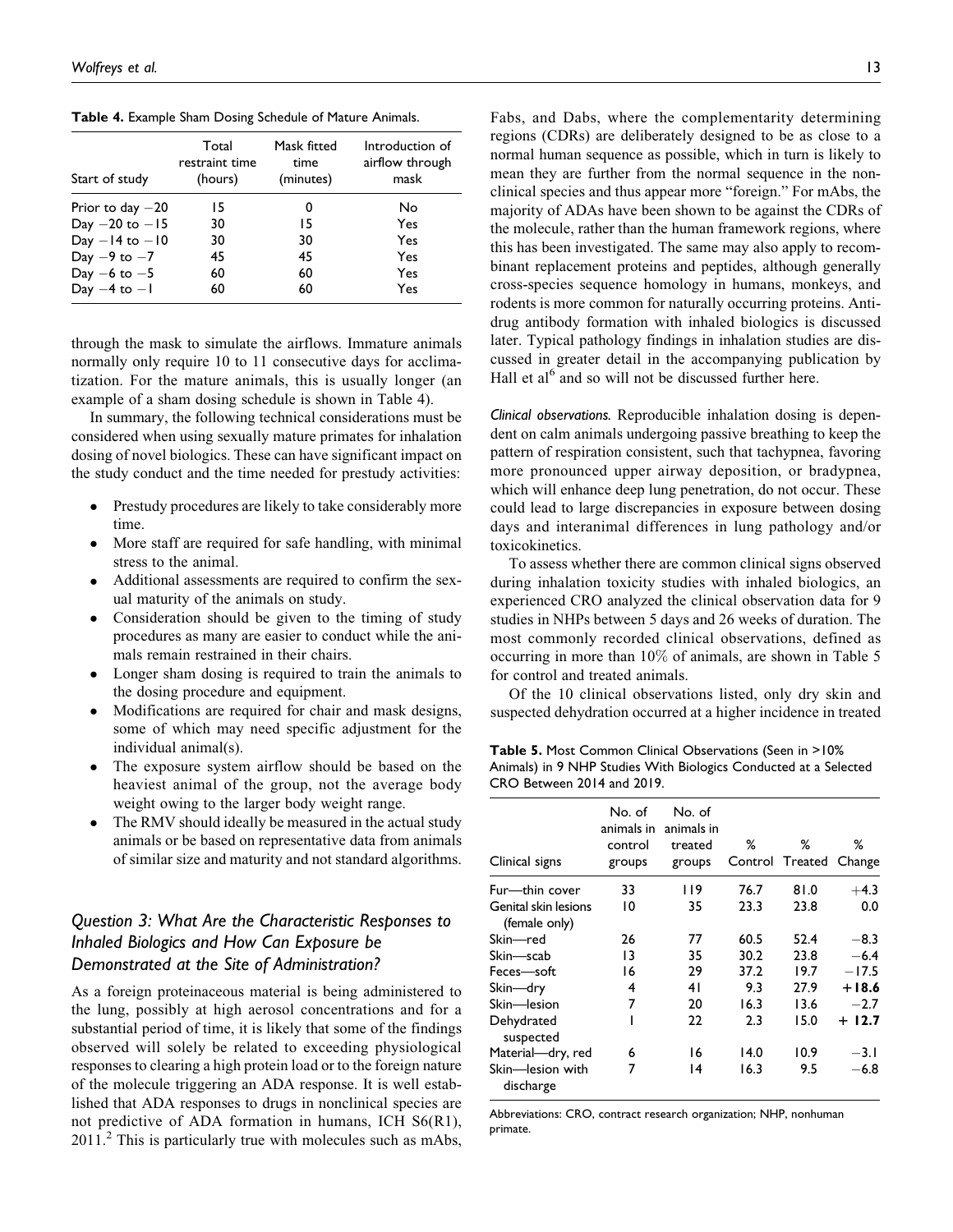animals versus controls (bold numbers in Table 5). The clinical observations occurring at an incidence below 10% but at a higher incidence in treated animals included skin pallor, thin appearance, and inappetence (data not shown). All these signs could easily be seen in an inhalation toxicity study with a small molecule compound and are unlikely to be specific to biologics.

In the case studies collated in this survey, clinical signs were only observed in 5 of 18 toxicology studies. Two case studies had single animals with respiratory changes (1 mouse and 1 NHP) that were due to a respiratory tract infection and the last case study had lethargy and edema in a single NHP that was subsequently ascribed as secondary to immune complex (IC) disease. The first 2 are likely to either be coincidental or due to the pharmacology of the biologics and the third is an uncommon but known sequelae of ADA formation (see The impact of ADAs below). The final 2 case studies showed clinical signs possibly related to the administration of a biologic, namely ungroomed/wet fur and decreased food consumption (not pharmacology-related findings). Ungroomed/wet fur and decreased food consumption would be in line with those reported in Table 5 and so are likely to be a general finding associated with inhalation administration of any molecule type.

*To bronchoalveolar lavage or not to bronchoalveolar lavage?* During the evaluation of inhaled drugs, or drugs that either act in the lung or accumulate there, bronchoalveolar lavage (BAL) can serve as a powerful technique to help understand target engagement and PD, efficacy, injury, and exposure to the lung. Bronchoalveolar lavage in larger nonclinical species is a relatively noninvasive procedure in which the airways and alveoli are washed with fluid, which is then extracted to obtain information on cell types and various analytes/biomarkers in the epithelial lining fluid (ELF). The BAL technique can be performed in animals as small as mice either at study termination or with some experience, repeatedly during the course of the study.<sup>24</sup> Analysis of the BAL fluid (BALF) may provide more specific and relevant information on the dose–exposure relationship, the time course of ADA formation in the lung compared to that from conventional systemic assessments, and/or for harvesting cells from the lung for mechanistic evaluations. The BAL procedure is described in more detail in Poitout-Belissent et al .<sup>25</sup>

Analysis of BALF cellular and/or soluble components is clearly not a substitute for pathology, as, although many changes in the ELF have corresponded with pathological changes in the lung, this is not true for all. Normally, approximately 90% of cells in the BALF are macrophages. Four patterns of cellular inflammatory influx are discernible, although mixed responses can also occur.<sup>26</sup> Increased permeability of the air–blood barrier results in leakage of protein (primarily albumin) into the ELF, which is a sensitive measurement of lung injury. Useful markers of cell damage or inflammation include N-acetylglucosaminidase,  $\gamma$ -glutamyltransferase, lysozyme, and alkaline phosphatase activity, although lactate dehydrogenase is most commonly used. Other facets of pulmonary damage can be monitored in BALF, such as excess mucus secretion, oxidative stress, aberrant coagulation parameters, as well as changes in phospholipid content of surfactant.<sup>27</sup> Often, in more mechanistic and animal model studies, inflammatory mediators, such as cytokines, chemokines, and arachidonic acid metabolites, are investigated in BALF. Unfortunately, none of the BALF biomarkers of toxicity correlated with the findings in the lung in the case studies, when this was analyzed for, despite well documented publications demonstrating the utility of this approach. $27,28$ 

Bronchoalveolar lavage may also be a better marker of lung exposure than measurement of drug in the blood. However, the data are more difficult to obtain for a kinetic evaluation and more difficult to extrapolate to human exposure as BAL is rarely performed in clinical trials. In a recent study with an inhaled oligonucleotide, the concentration of oligo in the BALF and lung tissue in rats highly correlated and, on average, was only 3% different immediately postexposure (J. Tepper, PhD, personal communication, December 2020). At 24 hours postexposure, oligo concentrations were lower in the BALF than lung tissue but still highly correlated with lung concentration. In either case, there was no correlation of the concentration of oligo in the BALF or lung tissue with that in the blood. Antidrug antibodies can be observed in the BAL and are more likely to be relevant to local effects than serum ADAs, as antibodies are produced locally in the lung but may also enter the lung from the circulation. $2<sup>9</sup>$ 

From 18 toxicology studies, ADAs were assessed in the BALF for 3 biologics—2 protein/peptides and 1 Dab. In 1 long-term study of 26 weeks duration, all NHPs except 1 were positive for ADA in the BALF (11/12 NHPs), whereas in the 3 shorter-term studies of 2 or 4 week duration, only a low number of animals were positive for ADA regardless of species (individual incidences of 4% in rats, 1/60 rats [2%] and 1/12 NHPs [8%]). This is similar to the data observed with biologics administered systemically, where ADA formation in the plasma generally tends to be low in studies of 2- to 4-week duration. Of the case studies presented in which BALF was obtained, several showed good correlation between BALF and blood drug concentration, but others showed no correlation (further details are available in the accompanying publication by Hall et  $al<sup>6</sup>$ ).

*The impact of ADAs.* As for any biologic administered via other routes of administration, inhalation carries the risk of inducing ADA. The lung mucosal membrane makes up the primary barrier to pathogens. In the lung, antigen presenting cells (APCs) such as dendritic cells, monocytes, and macrophages, are found near or protruding between airway epithelial cells in the mucosa. Upon encountering antigenic material such a biologic drug, the APCs interact with T-cells in the lymph node resulting in the production of ADA by plasma cells. Generally, drug administration involving mucosa has a higher potential to produce ADAs than administration via a parental route.<sup>10</sup>

Both the induction of ADA and any sequelae from the presence of ADA are highly variable between individuals, both in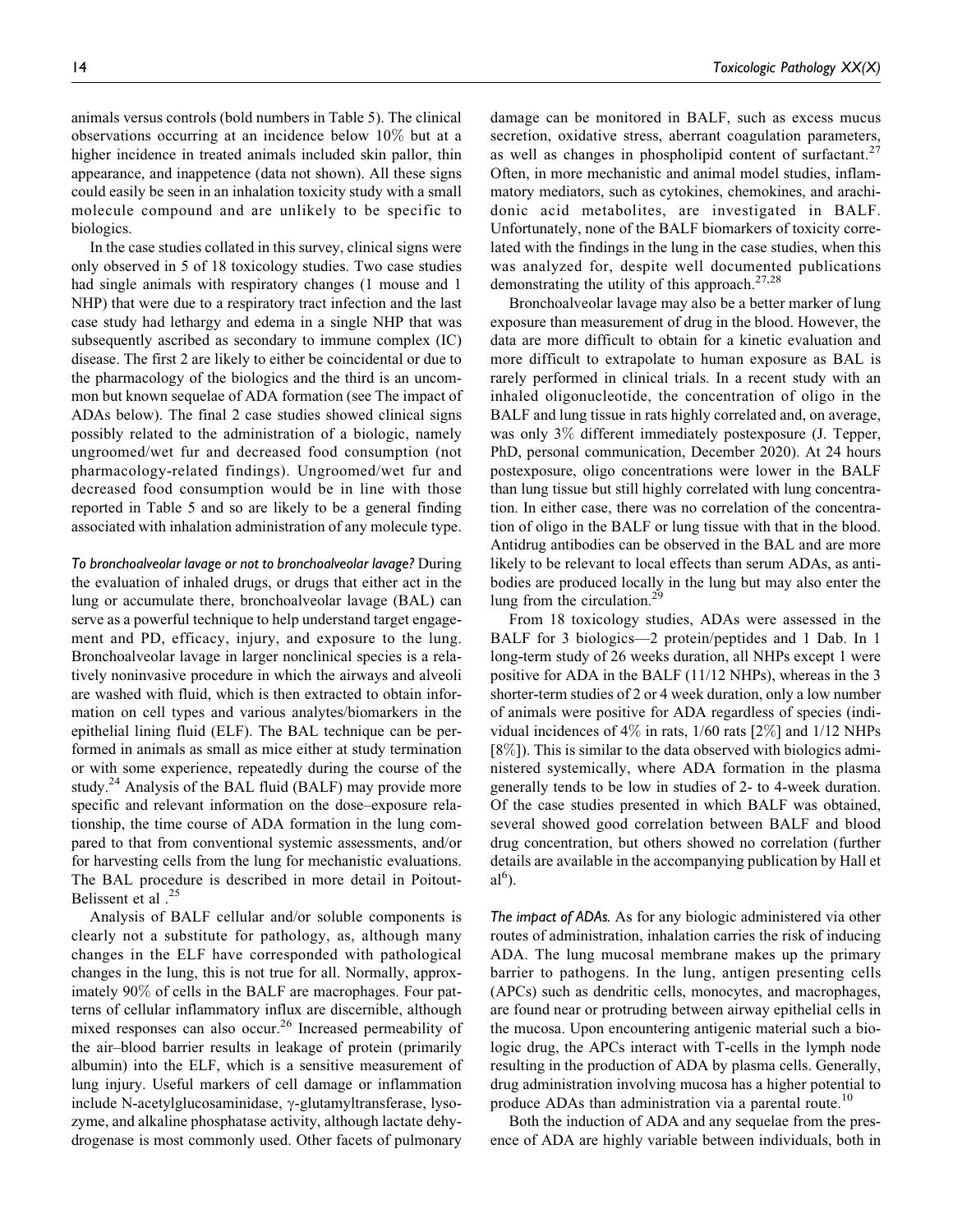nonclinical species and in humans, and cannot be predicted. Typically, only some individuals will generate ADA against a biologic following administration and, in those that do, the clinical manifestation can range from no discernible effect, through simple changes in PKPD (from increased or decreased clearance of the drug), to hypersensitivity reactions, which can also range from mild to anaphylaxis. In nonclinical animal species, the likelihood of ADA can be influenced by various factors such as the presence and percentage of non-native amino acid sequences (as the biologic was developed to be homologous to the human rather than homologous to the nonclinical species), the mechanism of action (immune activation), target expression on immune cells, the ability to be internalized following binding to the target, altered glycosylation patterns, post-translational modifications, and aggregation.<sup>2,30</sup> Antidrug antibodies can enhance clearance of biologics although, in molecules with a short half-life such as Fabs, ADAs can have the opposite effect whereby the biologic-ADA complexes take on the half-life of the ADA Ig and so are cleared more slowly than the noncomplexed biologic. If ADA enhances clearance resulting in the loss of systemic exposure to the inhaled biologic in a small percentage of animals, then this is unlikely to impact the overall study interpretation. However, if the drug target is systemic and a large percentage of animals lose all or a significant portion of their systemic exposure, this could render the study invalid, as potential effects arising from target engagement over the duration of dosing may not have been properly assessed. It also makes interpretation of the TK parameters very complicated. Most of the knowledge on the impact of ADA is based on systemic exposure and, although there are little data on ADA in the lung, the same concerns would apply regarding possible loss of exposure and the resulting loss of target engagement in this tissue.<sup>2,30</sup> This is of particular concern for NHP studies where typical group sizes are only 3 animals/sex/dose group and, if less than half of those are still exposed at the end of the study, this would severely compromise the data obtained. For this reason, it may be prudent to increase the number of NHPs per group to at least 4 animals/ sex/dose group in longer term studies, especially if ADA incidence is very high in the shorter-term studies with the molecule. Increased group sizes for NHPs above this may be considered case-by-case but would be difficult to justify ethically.

It is critical to remember that the incidence and severity of immunogenic responses to drugs induced in nonclinical species are not predictive of the incidence and severity of ADA formation in humans, ICH  $S6(R1)$  2011,<sup>2</sup> and thus a molecule which is highly immunogenic in preclinical species may show very low or no immunogenicity in humans. Nonetheless, it is important to understand the impact of ADA in any nonclinical toxicology study if, for example, changes in TK and/or PKPD are observed, ADA-related toxicity is observed or suspected (eg, hypersensitivity or IC disease; see below) or to provide supporting information if neutralization of a nonredundant target via ADA is suspected (as can be seen for recombinant proteins).

Only a few studies have been reported where ADA incidence was assessed after inhalation and compared to parenteral injection both nonclinically and clinically. Exubera has now been withdrawn from the market but is the only approved recombinant human insulin that was administered by the inhaled route in nonclinical studies in rats and cynomolgus monkeys and which also included assessment for ADA. In rats, Exubera was administered up to 40 times the human starting dose. A weak ADA response was observed that was similar following inhalation or subcutaneous administration with no effect on exposure or safety. However, ADA was not induced in 1- and 6-month inhalation toxicity studies in either serum or BAL of the monkey. The small difference in ADA response between species was attributed to a slight difference in insulin sequence in rats compared to humans and monkeys. $31$  In humans, the binding ADA incidence increased from 3% to 4% predose to 29.0% postdose via inhalation, while the ADA incidence remained relatively unchanged when dosed via the subcutaneous route.<sup>32</sup> For Afrezza (another inhaled insulin), ADAs were only assessed in early toxicology studies but not in later studies (J Tepper, PhD, personal communication, December 2020).

Antidrug antibodies have also been associated with localized hypersensitivity in the lung in nonclinical species. In addition, information on the incidence of ADA following administration is also available. Inhalation toxicology studies of 1- or 6-month duration were conducted with recombinant human(rh) DNase (Pulmozyme), developed for the treatment of cystic fibrosis, in both rats and monkeys at doses up to 69 fold the expected daily clinical dose (reviewed by Wolff<sup>1</sup>). In the 1-month studies, mild-to-moderate alveolitis was observed in rats at the highest dose and bronchiolitis was observed in 1 of 8 monkeys, also at the highest dose. These findings were not seen after a 4-week recovery period in either species. After 6 months of dosing duration, bronchiolitis was observed in the rat but at a lower incidence, suggesting that the findings had not progressed with longer dosing duration. Increased perivascular lymphocytic cuffing, peribronchial lymphoid hyperplasia, terminal airway-related bronchiolitis/alveolitis with eosinophilic infiltrates, and increased siderophages were observed in the monkey. Antidrug antibodies to rhDNase were observed from week 4 and persisted throughout treatment, with the ADA titer appearing to correlate with the severity of the pulmonary lesions. In the conclusions of the review, $\frac{1}{1}$  these lesions were considered to be consistent with an allergic or hypersensitivity (type I) response to a foreign protein, perhaps not unexpected when there is a relatively low homology between human, monkey, and rat DNases. It is not unexpected then that the ADA incidence in humans is much lower at less than 5% and has little effect on the safety profile of the drug. $8$ 

Case study data on ADA incidence in serum and/or BAL were collected from 12 preclinical studies on 9 different molecules (see Table 6). There were 9 studies using NHPs, 2 studies using rats, and 1 study using mice. Overall, ADAs were observed in all studies with the incidence of ADA increasing with the increase in duration of the study, a known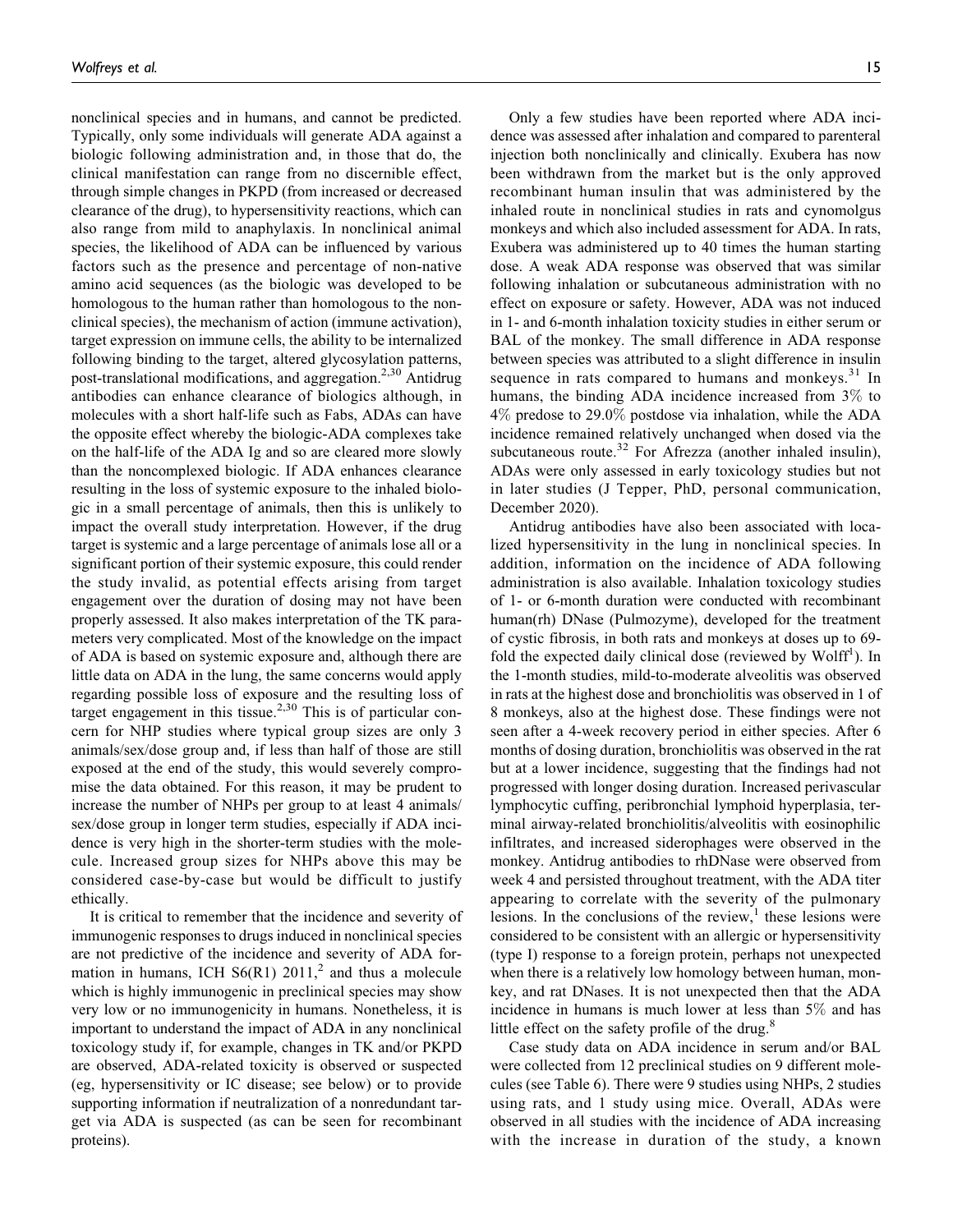| ı                                                               |
|-----------------------------------------------------------------|
|                                                                 |
| į                                                               |
|                                                                 |
| l<br>l<br>Í                                                     |
|                                                                 |
| j<br>֧֧֢ׅ֧ׅ֧֧֧֧ׅ֧֧֧֧֢֛֚֚֚֚֚֚֚֚֚֚֚֚֚֚֚֚֚֚֚֚֚֚֚֚֬֜֓֡֓֝֬֓֝֓֝֬֜֓֝֬֜ |
|                                                                 |
|                                                                 |
|                                                                 |
| I                                                               |
|                                                                 |
| ı                                                               |

| Entered<br>clinic?                                                   |                                | Yes                                                                                                              | $\mathsf{S}^{\mathsf{o}}$                                              | $\mathsf{Yes}$              | $\frac{1}{2}$                                                                                   | $\frac{1}{2}$                                                                       | Yes                                             | $Y$ es                                                                                                           | Yes                                                                                                                 | $\frac{1}{2}$                                                                                                                                                                                  |                                                                                                                                                                                                  |
|----------------------------------------------------------------------|--------------------------------|------------------------------------------------------------------------------------------------------------------|------------------------------------------------------------------------|-----------------------------|-------------------------------------------------------------------------------------------------|-------------------------------------------------------------------------------------|-------------------------------------------------|------------------------------------------------------------------------------------------------------------------|---------------------------------------------------------------------------------------------------------------------|------------------------------------------------------------------------------------------------------------------------------------------------------------------------------------------------|--------------------------------------------------------------------------------------------------------------------------------------------------------------------------------------------------|
| Accompanying pathology findings in<br>the respiratory tract or BALT? |                                | Findings not considered related<br>Yes-respiratory tract and BALT<br>to ADA-cause unknown.<br>No impact on NOAEL | Findings not related to ADA-<br>Yes-respiratory tract<br>cause unknown | Yes-respiratory tract       | Findings considered related to<br>pharmacology but were not<br>Yes-respiratory tract<br>adverse | related to ADA but not proven<br>Findings considered potentially<br>Yes-BALT        | None                                            | Findings not considered related<br>Yes-respiratory tract and BALT<br>to ADA-cause unknown.<br>No impact on NOAEL | Findings considered likely related<br>Yes-respiratory tract and BALT<br>to ADA but not proven<br>No impact on NOAEL | and partly to ADA but not proven<br>Findings considered like to be at<br>least partly due to pharmacology<br>Yes-respiratory tract and BALT<br>No information on whether<br>NOAEL was impacted | Findings considered likely to be at<br>and partly to ADA but not proven<br>least partly due to pharmacology<br>Yes-respiratory tract and BALT<br>No information on whether<br>NOAEL was impacted |
| Effect of ADA on<br>exposure                                         |                                | No effect on exposure                                                                                            | None                                                                   | No effect on exposure       | No effect on exposure                                                                           | No effect on exposure                                                               | 20% had reduced PK<br>>50% in serum;<br>in BALF | No exposure in 2 low<br>correlating with<br>increased titers<br>dose animals                                     |                                                                                                                     | increased, some<br>Variable-some<br>decreased                                                                                                                                                  | increased, some<br>Variable-some<br>decreased                                                                                                                                                    |
| Incidence of ADA                                                     |                                | Day 28 (recovery) = $4/4$<br>Day 14 = 6/6, 3/6, 0/10<br>Predose = 1/6, 0/6, 2/10                                 | 2 Animals at 2.27 mg/kg/d                                              | 21% (4% in BALF)            | recovery, I BALF positive<br>I serum positive during<br>during dosing                           | Recovery $=$ 4/4/ high dose<br>dose, and 1/6 high dose.<br>5/6 at low dose, 0/6 mid | $30/31 > 96%$ in serum                          | Also observed in 2/2 NHPs<br>at mid-dose in 14-day dose<br>range finding study in<br>。<br>三<br>乙<br>100%         | 1-3 animals per group ( $n = 4$ ). No effect on exposure                                                            |                                                                                                                                                                                                |                                                                                                                                                                                                  |
| Dose                                                                 |                                | 14.4 mg/kg/d<br>0.92, 5.0                                                                                        | 7.04 mg/kg/d<br>0.88, 2.27,                                            | ll7 mg/kg/d<br>17, 42,      | $1, 3, 10$ mg/kg/d                                                                              | Not given but 3<br>doses used                                                       | <b>1693</b> µg/d<br>67, 667,                    | 7.655 mg/kg/d<br>0.400, 2.342,                                                                                   | Unknown                                                                                                             | 5 and 20 mg/kg/d "Most" animals                                                                                                                                                                | 5 and 20 mg/kg/d "Most" animals                                                                                                                                                                  |
| modulator<br>target?<br>Immuno-                                      |                                | Yes                                                                                                              | Yes                                                                    | $\stackrel{\mathtt{o}}{z}$  | $\frac{1}{2}$                                                                                   | $\overset{\mathtt{o}}{z}$                                                           | Yes                                             | Yes                                                                                                              | $\frac{1}{2}$                                                                                                       | Yes                                                                                                                                                                                            |                                                                                                                                                                                                  |
| Study type                                                           |                                | セト                                                                                                               | セセ                                                                     | $2$ wk $+$ 2 wk<br>recovery | $4$ wk $+$ 8 wk<br>recovery                                                                     | $4$ wk $+$ 8 wk<br>recovery                                                         | $60d + 30d$<br>recovery                         | 6 wk                                                                                                             | 13 wk $+4$ wk<br>recovery                                                                                           | $13$ wk $+$ 8 wk<br>recovery                                                                                                                                                                   | $13$ wk $+$ 8 wk<br>recovery                                                                                                                                                                     |
| Species                                                              |                                | 오<br>그<br>그                                                                                                      | 。<br>三                                                                 | Rat                         |                                                                                                 | 。<br>三<br>乙                                                                         | $\frac{P}{Z}$                                   | 。<br>三<br>乙                                                                                                      |                                                                                                                     | 。<br>三<br>乙                                                                                                                                                                                    | Mouse                                                                                                                                                                                            |
| study Modality                                                       | Case Studies with reported ADA | <b>Ab</b>                                                                                                        | <b>BAb</b>                                                             | da<br>Dab                   | Peptide/protein Rat                                                                             |                                                                                     | <b>NAb</b>                                      | DAb                                                                                                              | Peptide/protein NHP                                                                                                 | Fab                                                                                                                                                                                            |                                                                                                                                                                                                  |
| Case                                                                 |                                | $\sim$                                                                                                           | 4ª                                                                     | $\infty$                    | $\overline{6}$                                                                                  | $\frac{1}{6}$                                                                       | 2                                               | $\frac{4}{7}$                                                                                                    | ō                                                                                                                   | $\frac{a}{1}$                                                                                                                                                                                  | $\frac{a}{1}$                                                                                                                                                                                    |

*(continued)*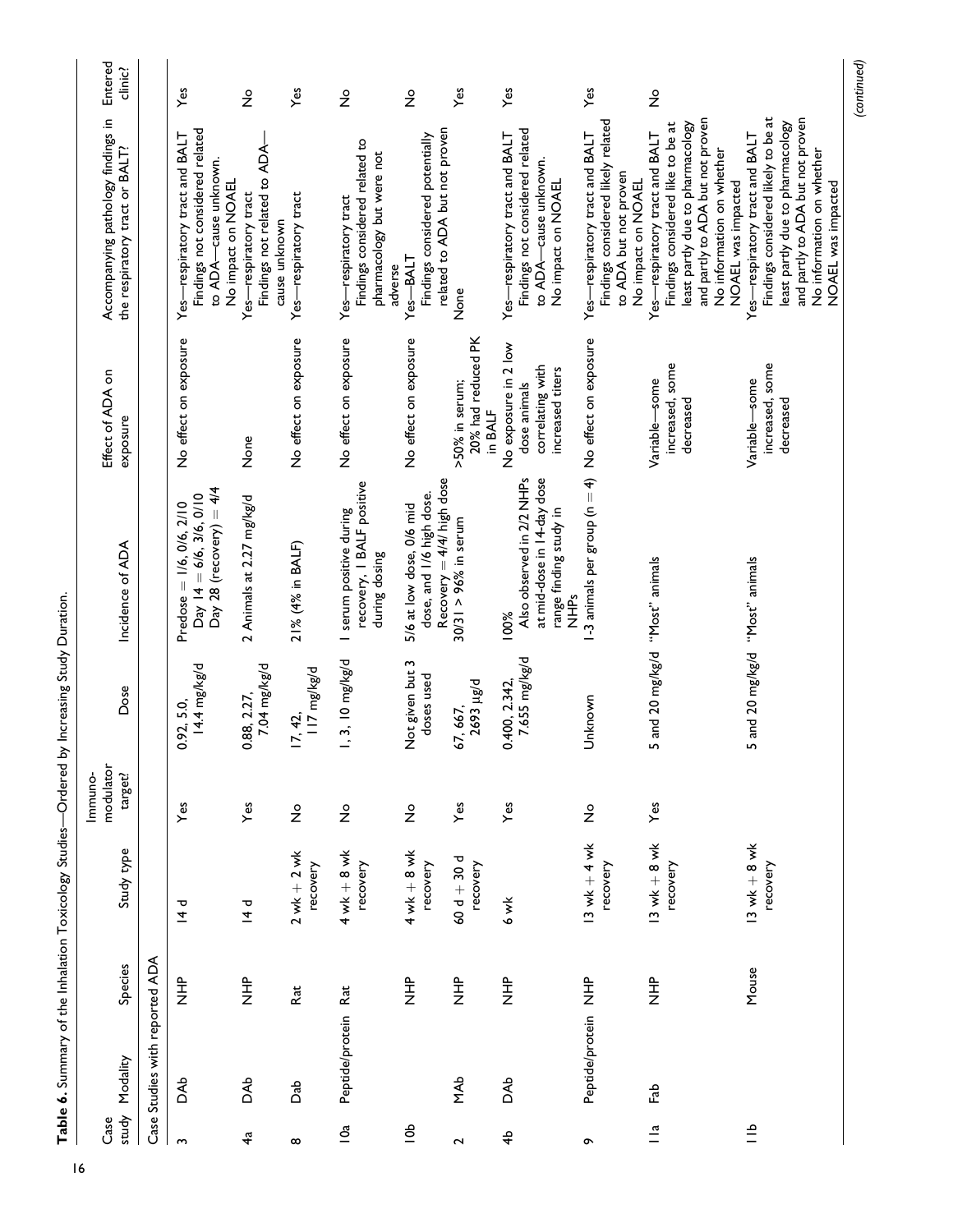|        | Table 6. (continued)                       |                       |                          |                                 |                                                      |                                                                                                                                      |                                                                                  |                                                                                                                                                                                                                                                    |                      |
|--------|--------------------------------------------|-----------------------|--------------------------|---------------------------------|------------------------------------------------------|--------------------------------------------------------------------------------------------------------------------------------------|----------------------------------------------------------------------------------|----------------------------------------------------------------------------------------------------------------------------------------------------------------------------------------------------------------------------------------------------|----------------------|
| Case   | study Modality                             | Species               | Study type               | modulator<br>Immuno-<br>target? | Dose                                                 | Incidence of ADA                                                                                                                     | Effect of ADA on<br>exposure                                                     | Accompanying pathology findings in<br>the respiratory tract or BALT?                                                                                                                                                                               | Entered<br>clinic?   |
| 유      | Peptide/protein NHP                        |                       | 26 wk chromic<br>tox     | $Y$ es                          | p/ <sup>8</sup> M <sup>811</sup> 0+<br>0, 10, and    | serum; All animals except<br>week study on the same<br>100% of treated animals in<br>ADA not assessed in 6-<br>I in BALF<br>molecule | All in low dose group<br>and I in high dose<br>impact in males<br>group. Greater | Findings not considered related<br>Yes-respiratory tract and BALT<br>to ADA—cause unknown.<br>No impact on NOAEL                                                                                                                                   | Yes                  |
| 12a    | Fab                                        | 오<br>기<br>기           | $4 \times$               | Yes                             | $10.0 \text{ mg/kg/d}$<br>4.6 and                    | 100% animals from day 15<br>onward                                                                                                   | Majority unaffected but<br>2 showed decreased<br>¥                               | Findings considered likely related<br>Yes-respiratory tract and BALT<br>to ADA but not proven<br>No impact on NOAEL                                                                                                                                | Yes                  |
| 12b    |                                            | $rac{1}{z}$           | 26 week                  |                                 | 6.7 mg/kg/d<br>$3.8$ and                             | 100% animals from day 29                                                                                                             | and 1/8 animals at low<br>animals at high dose<br>Decreased PK in 3/8<br>dose    | One lesion considered related to<br>Majority of findings considered<br>Yes-respiratory tract and BALT<br>likely related to ADA but not<br>immune complex disease and<br>investigative work supported<br>No impact on NOAEL<br>conclusion<br>proven |                      |
|        | Case studies in which ADA was not reported |                       |                          |                                 |                                                      |                                                                                                                                      |                                                                                  |                                                                                                                                                                                                                                                    |                      |
|        | Peptide/protein NHP                        |                       | 2 wk                     | Yes                             | b/ <sup>3</sup> y/ <sup>3n</sup> 56<br>9, 37, and    | Not reported                                                                                                                         | ⋚                                                                                | $\frac{4}{2}$                                                                                                                                                                                                                                      | yes                  |
| 5a     | Peptide/protein NHP                        |                       | 6 wk                     | Yes                             | P/ <sup>8</sup> / <sup>81</sup> 071<br>0, 10, 40 and | Not reported                                                                                                                         | $\stackrel{\leq}{\geq}$                                                          | $\stackrel{\leq}{\geq}$                                                                                                                                                                                                                            | Yes (see<br>5b)      |
| $\sim$ | Peptide/protein<br>Oligo                   | Rabbit<br>$rac{P}{Z}$ | $13$ wk<br>$\frac{d}{3}$ | $\frac{1}{2}$ $\frac{1}{2}$     | 0.07, 0.5, 1.7 and<br>500 mg/kg/d                    | Not reported<br>Not reported                                                                                                         | $\frac{4}{2}$ $\frac{4}{2}$                                                      | $\frac{4}{2}$ $\frac{4}{2}$                                                                                                                                                                                                                        | $\frac{6}{2}$<br>Yes |
|        |                                            |                       |                          |                                 | 4.8 mg/kg/d                                          |                                                                                                                                      |                                                                                  |                                                                                                                                                                                                                                                    |                      |

Abbreviations: ADA, antidrug antibody; BALF, bronchoalveolar lavage fluid; BALT, bronchial-alveolar lymphoid tissue; d, day, dAb, domain antibody; Fab, fragment antibody; mAb, monoclonal antibody; N/A, not available;<br>NHP, Abbreviations: ADA, antidrug antibody; BALF, bronchoalveolar lavage fluid; BALT, bronchial-alveolar lymphoid tissue; d, day; dAb, domain antibody; Fab, fragment antibody; mAb, monoclonal antibody; N/A, not available; NHP, nonhuman primate; NOAEL, no adverse effect level; PK, pharmacokinetics; wk, weeks.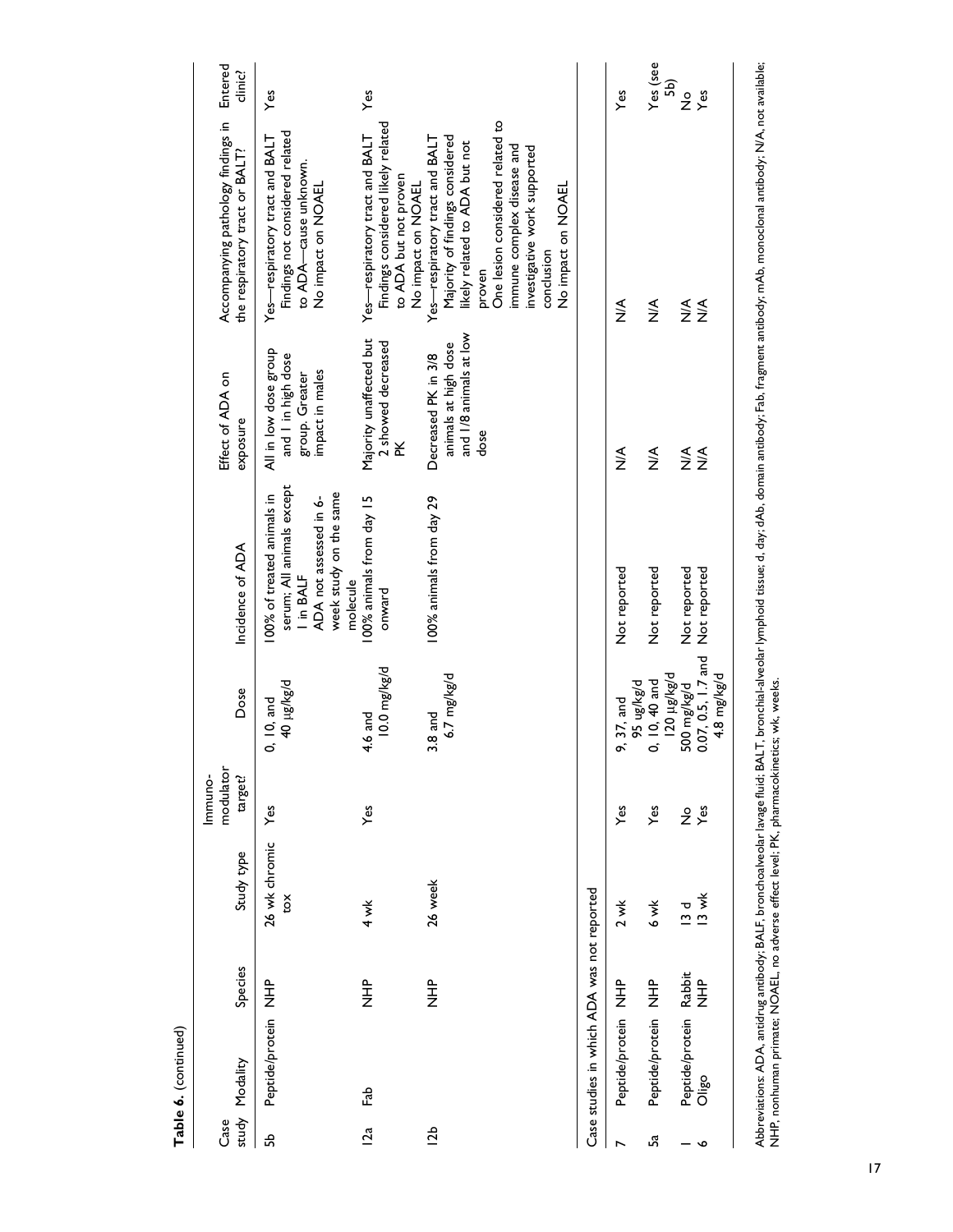phenomenon with biologics in nonclinical species.<sup>30</sup> Studies of 4 weeks or less tended to have only a small percentage of animals with ADA, whereas the longer-term studies tended to have 100% or close to 100% of animals with ADA. However, the 100% incidence of ADA observed in the longer-term studies is significantly higher than normally seen with a systemically administered biologic, where such an incidence is very uncommon. It is difficult to comment on whether rodents were more likely to mount an ADA response than the NHP from the case study data, as only a small number of rat studies were conducted and all were relatively short in duration (4 weeks or less). However, for the single Fab molecule where inhalation toxicity studies of 13 weeks duration were conducted on the same molecule for both NHPs and mice (case studies 11a and b), the ADA incidence appeared similar in both species. There were no clear trends based on modality or on whether the target was an immunomodulatory drug but the numbers of each types of studies were too small to draw definitive conclusions.

In the majority of cases, accompanying pathology findings were also noted in the respiratory tract. The pathology associated with inhaled biologics and any association with the concomitant presence of ADA are discussed in depth in the accompanying publication by Hall et al.<sup>6</sup> Briefly, there appears to be an association between the presence of ADA and the presence of lymphocyte infiltration into the lung and bronchus-associated lymphoid tissue (BALT) hypercellularity, whereby 75% of NHPs that developed perivascular/peribronchiolar (PV/PB) mononuclear cell infiltrates also developed ADA and 95% of NHPs that developed PV/PB mononuclear cell infiltrates presented with enlarged tracheobronchial lymph nodes. Similar analysis also showed a very high correlation between alveolar mixed inflammatory cell infiltrate and ADA when present (20% of NHPs). However, while likely from a weight of evidence perspective given the morphologic features, kinetics of the response, high frequency of ADA, and similarity to published lung models of immune responses, no definitive conclusion can be made as to whether the pathology findings are attributable to ADA induction, owing to the lack of accompanying mechanistic end points/studies.

The high incidence of ADA did not appear to prevent any of these molecules from progressing into clinical trials, even when titers were very high and the ADA impacted the PK in at least some of the animals on the study. It is reassuring that health authorities have taken into consideration that ADAs in preclinical species do not predict immunogenicity in humans,  $2,33,34$  rather they are used to aid interpretation of toxicity study and derivation of the NOAEL.

One obvious additional consideration would be whether there is any way to reduce or prevent the ADA from being induced in the first place, thus reducing the likelihood that exposure is altered during the study. Although there are medications that can aid in post-treatment occurrence of infusion reactions, such as diphenhydramine (reviewed by Mease et al,  $2017)^{35}$ , and anti-inflammatory medications, such as dexamethasone, these are unlikely to prevent or reduce ADA incidence. None of the case studies collated for this article had attempted to reduce the incidence of ADA.

Finally, there is one other potential sequelae of ADA to be considered when unexpected clinical signs or pathology become apparent during the inhalation toxicity study. Immune complex deposition (ICD), sometimes also referred to as immune complex disease, is a relatively uncommon and idiosyncratic sequelae arising from the formation of biotherapeutic drug/ADA ICs leading to a type I hypersensitivity reaction and thus is different to the type III hypersensitivity reactions and anaphylaxis mentioned previously. Immune complexes are normally formed during an immune response but are generally cleared without inducing any tissue damage. Immune complex deposition occurs when the drug/ADA complex either form directly within the tissues or form in the circulation and deposit within tissues and cause localized damage, facilitated by release of vasoactive amines, cytokines, and complement degradation products $36,37$  but require a specific set of factors to occur simultaneously for this to occur. Immunohistochemistry (IHC) can be used to assess for ICD by determining the colocalization of human IgG; IgG fragments or any other biologic (drug); primate IgG, IgM, and IgA (ADA); and complement such as C3 and sC5b-9. Immune complex depositions have been observed as pathology changes and/or as hypersensitivity reactions in some repeat-dose toxicology studies with novel biologics in the primate via other routes of administration (reviewed by Rojko et al,  $2014$ ),  $37$  but it is not possible to predict when and if ICD will occur in nonclinical studies. Many factors drive the likelihood of ICD occurring, including the ratio of the drug to its ADA, the quantity, size, and affinity of the ADA for the drug under assessment and the equilibrium between IC formation and clearance rates in the tissues. Immune complexes form naturally in tissues and are typically cleared without incident, but ICD can occur when the clearance pathway becomes saturated and the ICs deposit in tissues leading to localized inflammation and tissue damage. All these factors differ between individuals both within and between studies, as the ADA response is highly individualistic. Immune complexes have been observed in kidney glomeruli, blood vessels, synovium, lung, liver, skin, eye, choroid plexus, and other tissues or bound to neutrophils, monocytes/macrophages, or platelets.<sup>37</sup> In a review of IC-related findings occurring in primates after administration of biotherapeutics drugs, the clinical signs ranged from clinically apparent reactions, which were sometimes fatal, to subclinical reactions, which showed no overt clinical signs and subsequently were only uncovered on microscopic evaluation, for example, inflammation of vessels, joints, heart valves, choroid plexus, skin, or other sites.<sup>37</sup> If ICD is suspected, a weight of evidence evaluation should be conducted using all relevant data, such as clinical signs, their temporal relationship to dose administration, PK/PD and ADA data, hematology changes, dose relationship, plausible alternative diagnoses, and the outcome of IHC analyses, as well as any other specialized investigative assays.<sup>35</sup> Importantly, the known lack of predictivity of ADA incidence and severity in the nonclinical species for ADA incidence and severity in the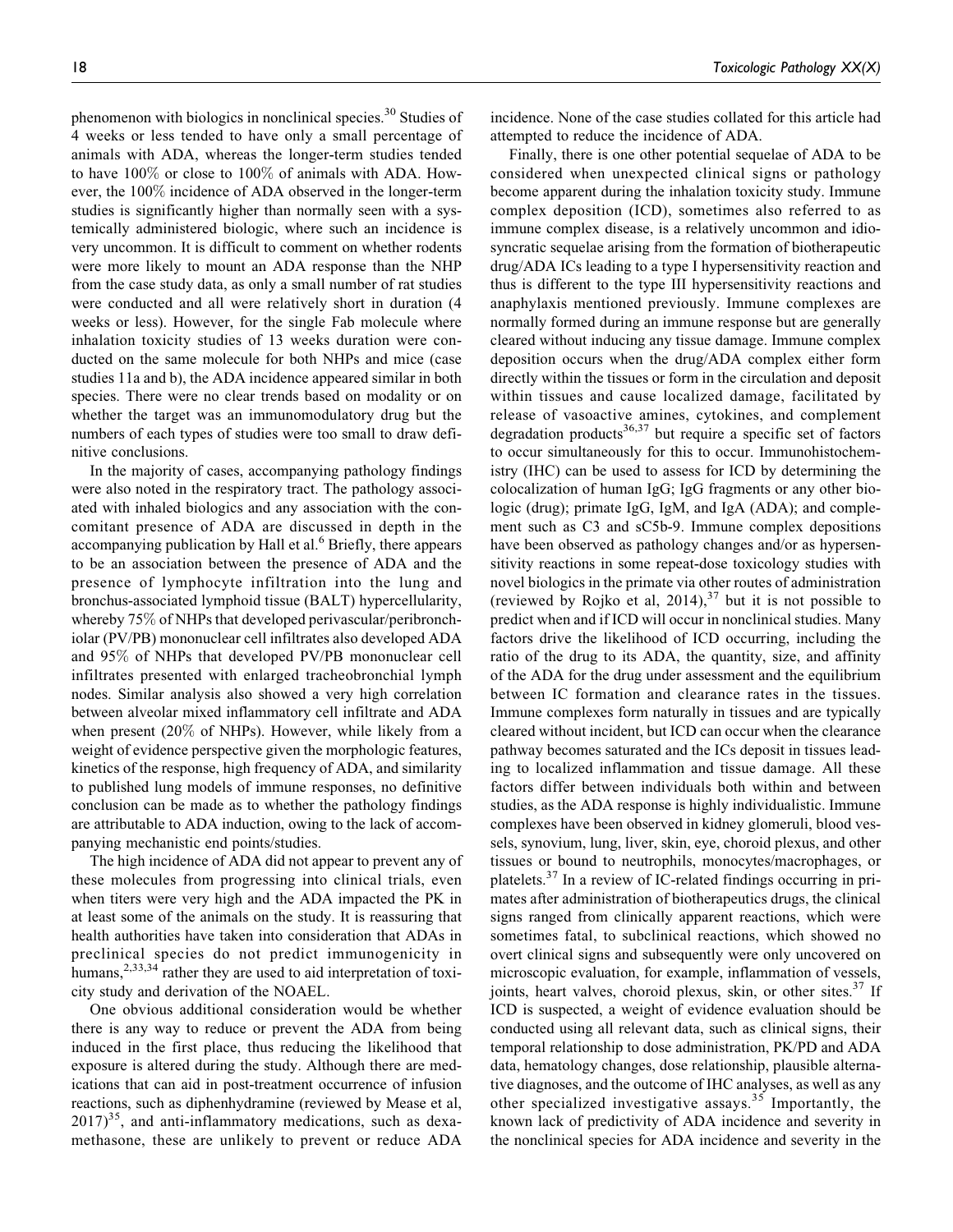human (ICH S6[R1], 2011)<sup>2</sup> means the same lack of predictivity will apply to ICD, as the first step is ADA induction.

One of the case studies (case study 12a) had findings in the NHP 26-week study that were believed to be due to ICD in the lung, based on IHC investigations and a weight of evidence approach which concluded the findings were not related to the pharmacology.

*Target occupancy and target engagement.* Target occupancy and/ or target engagement are intrinsically linked to the ability of the biologic to demonstrate the potential consequences of target modulation. Target occupancy or target engagement can be measured by analyzing the presence of the free or bound target or of a pharmacodynamic biomarker associated with its modulation. Monoclonal antibodies and related formats are highly potent, with affinity in the pM range, and highly selective for the target, such that any toxicity is usually due to exaggerated pharmacology-related effects on the target. $^{11}$  Assessing target occupancy and/or engagement poses specific issues for inhaled biologics, owing to the relative difficulty of sampling the site of administration and often the site of highest target occupancy/engagement—the lung. For 10 of the case studies, the target was in the respiratory tract. Potentially, repeat measurements of BALF could allow longitudinal assessments of the amount of biologic and target occupancy and engagement. However, in reality, this is not possible as BALF should only be sampled infrequently, it is a complex matrix which complicates analyses of individual components and BALF is only a surrogate for the actual tissue of interest, the lung. The more common route is to measure the concentration of the biologic, target, or biomarker in samples of the lung tissue taken at terminal necropsy, although this provides only 1 assessment time point. Although administered to the lung, systemic exposure does occur (and is desirable in some cases), and it is possible a systemic pharmacodynamic biomarker can be analyzed, as a surrogate.

In the 12 case studies, only 2, and possibly a third, specifically evaluated biomarkers in the lung and/or BALF to assess target occupancy/target engagement. It is possible that additional biomarker analyses were conducted in other studies, as lung tissue and/or BALF were taken from 6 of the 12 case studies, but no data were provided. The majority of the biologics assessed had respiratory system targets—10 of 12 molecules—and it may have been assumed that there would be full target occupancy in the lung, particularly if it is already known that the target is expressed at low levels in the lung. Of the 12 molecules in the case studies, 8 had immunomodulatory targets and it is known that molecules such as cytokines are often expressed at very low levels in healthy animals, meaning target saturation at the site of administration is easily achieved even at low doses.

One difficulty that must be acknowledged is the technical feasibility of measuring the target occupancy or target engagement, particularly if the free target is to be analyzed. As mentioned above, molecules such as cytokines often have very low levels in healthy animals, typically in the pg/mL or ng/mL range, which makes developing an assay with sufficient sensitivity to detect free target particularly difficult. This is even more difficult if the biologic is intended to inhibit the target, as this would further reduce the free concentrations of these. Where feasible, a total target assay can be used as a surrogate, as the free target would be expected to increase in the relevant matrices as it will adopt the half-life of the biologic binding to it. In addition, BALF from each dose group is usually pooled, especially for the smaller nonclinical species, and the potential dilution of the intended analyte could alter the equilibrium between bound and free target. For many such biologics, it is not technically feasible to develop an assay that can detect very low concentrations of the free target.

An alternative approach is to use the systemic PK analysis to indirectly inform on target occupancy in the lung, but this can only be conducted if a free PK assay is available. This relies on the premise that the biologic would first bind to all the available targets in the lung and thus is no longer "free." If free biologic is then detected in the serum, it would be excess to the bound drug in the lung, showing that the biologic was administered in excess of the amount needed to saturate the target in the lung. Drug already bound to target in the lung would be assumed to pass into the systemic circulation still bound to the target, if not cleared by other mechanisms. The challenges of PK analysis of inhaled biologics are discussed further under Question 5.

Measuring target occupancy or target engagement can also provide data on the impact of ADA on animals on study, as not all ADAs affect PK and thus could leave the target binding site free. Whether this can be determined is related to the PK and ADA assay format used. If available, the PK of an IgG or IgG derivative biologic can be measured using a generic detection agent against the human Fc region or light chain, but this has the downside of providing no information on whether the biologic has bound to the target. Thus, in the majority of cases, a free PK assay is preferred. More commonly, ADA assays are simple bridging ligand-binding assays, that is, the ADA binds to the drug, forming a bridge to the detection agents, but the site of binding is unknown, and it is not known whether the ADA impacts the ability of the drug to bind to its target. Neutralizing ADA assays, which can determine this, are rarely developed for nonclinical studies. In addition, ADAs are often assessed in the systemic circulation rather than in the respiratory tract, and the number of animals that are ADA positive in the lung may differ from that in the systemic circulation. This has been shown in a number of the case studies where ADA was measured in both serum and BALF and in all cases, the incidence of ADA-positive animals was lower in the BALF.

In general, an assay that can either directly or indirectly assess for target occupancy/engagement in the tissue of interest is a useful addition to an inhalation toxicity study. However, the feasibility of developing such an assay for any given target should be considered on a case-by-case basis.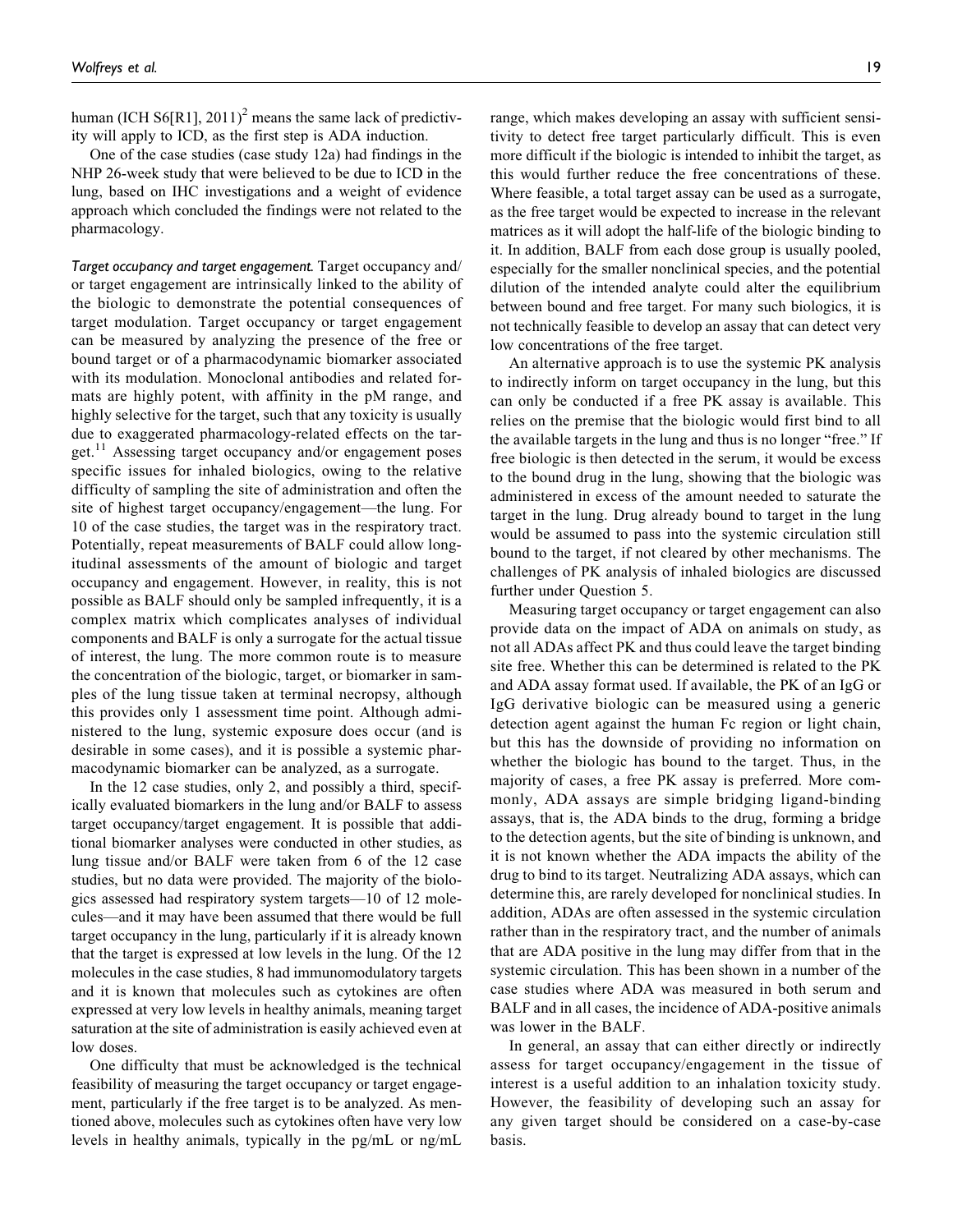# *Question 4: How Can We Differentiate Between a Physiological Response to Foreign Biological Material and True, Human Translatable Toxicity?*

*Treatment-related effects—Are these related to the drug or to the administration of a foreign proteinaceous material?* One of the key factors to evaluate when assessing the potential translatability of any findings in an inhalation toxicity study with a biologic is whether any findings are related to the expected pharmacology, off-target effects, or are subsequent to administering a foreign proteinaceous material to the lung over a substantial period of time and, possibly, at high aerosol concentrations considerably in excess of the intended clinical exposure. The latter effects would be common to many inhaled biologics and would include effects attributed to innate immune system activation and/or ADA. The pathology findings commonly observed with the case studies collated for this publication are discussed in detail in the accompanying publication by Hall et al.<sup>6</sup> Briefly, comparison of the common changes induced by inhaled biologics, compared to inhaled small molecules, highlighted some similarities in the pathology induced in the respiratory tract but also some differences in the frequency of induced changes, particularly in the nasal cavity, trachea, and larynx. The most common pathology findings were microscopic changes in the terminal airways/alveoli, characterized by perivascular/peribronchiolar (PV/PB) mononuclear and alveolar inflammatory cell infiltrates ranging from simple ("uncomplicated") increases in alveolar macrophages without other changes through to alveolar inflammation with more severe macrophage infiltration accompanied by other changes such as type II pneumocyte/bronchoalveolar hyperplasia and alveolar septal thickening.

In the 12 case studies, 8 reported alveolar inflammatory cell infiltrates that involved macrophages, of which 3 consisted of minimal alveolar macrophage accumulation only without accompanying inflammation. It is likely that phagocytosis of inhaled material was the principal driver of simple macrophage accumulation and, in the absence of damage, these findings are likely to be considered nonadverse. This is in line with the conclusion for simple increases in macrophages in the lung observed in inhalation toxicology studies with small molecules, which are also considered a nonadverse clearance mechanism.<sup>38,39</sup> These findings and their relevance to the clinic have been extensively discussed in other publications, including a white paper by the Society of Toxicologic Pathologists and the proceedings of a meeting held by the Academy of Pharmaceutical Science of Great Britain "Drugs in the Lungs Network" in collaboration with HESI (See Nikula et al<sup>38</sup> and Forbes et al<sup>39</sup>, respectively). Both these publications generally concluded that an increase in the size or number of foamy alveolar macrophages in the absence of other infiltrates is consistent with a nonspecific adaptive physiological response to the delivery of particles to the alveolus and may be considered nonadverse.

Other microscopic changes in the airways after inhaled biologics consisting of predominantly lymphoid PV/PB mononuclear inflammatory cell (MIC) infiltration (75% of the case studies) were associated with lymphoid hyperplasia of the draining lymph nodes, likely secondary to ADA induction.<sup>6</sup> Findings related to ADA induction would not translate to clinical risk. More complex findings were also observed with some of the molecules. However, understanding the relevance and/or adversity of the infiltration of these findings is more complex and would need further consideration.

# *Question 5: What Particular PKPD Aspects Are Important for and/or Peculiar to Inhaled Biologics?*

When considering the lung as a target organ, there is an assumption that the drug distributes evenly throughout and 100% is absorbed, which is unlikely in reality given its complex structure. As the primary goal of PKPD is to determine the efficacy of the therapeutic, the key concern is the true exposure at the site of action which is difficult to determine. The site of action is typically very difficult to access or even is unmeasurable, for example, the interstitial fluid, and thus the BALF is often used as a surrogate to approximate exposure in the ELF. The BALF measurements can provide an approximation of lung tissue concentrations, but limited sampling opportunities prevent their use for kinetic analysis. In addition, BALF is prone to inherent dilution effects from the administration of a liquid volume to wash out the lungs, extracting some of the ELF when it is aspirated and thus altering the interface between the lung and the air. As a result of these difficulties, pharmacokinetic profiles of inhaled products are typically analyzed from measured concentrations in the serum or plasma. It should be noted that as absorption into the systemic circulation may be relatively low, sensitive methods are required to detect drug especially for potent drugs that may be administered at very low doses. As a result, serum concentrations can be 1000-fold lower than an equivalent dose administered by systemic routes. Pharmacokinetic analysis of BALF from a single animal is not sufficient owing to high variability between animals. If sampled, BALF should be extracted from each dose group using a composite design to allow modeling of the expected exposures based on a range of time points.

For 10 of the 18 studies (6 of the 12 case studies), exposure was measured in either BALF and/or lung tissue. Unfortunately, details of which matrices were evaluated, how the concentrations obtained compared to serum concentrations, or whether a composite design was used were not provided. However, it is unlikely a composite design was used for many of these, as they were part of multidose studies in NHPs where group sizes are too small.

In rare cases, sufficient data are generated to allow the PK profile in the serum to be correlated to the pharmacokinetics in the lung, allowing serum PK to be used to model the PK in the BALF. This has been performed for 1 inhaled biologic by one of the authors, where modeling of the pharmacokinetics revealed 2 absorption rates from the lung to the systemic circulation with a mix of fast and slow absorption. This is likely related to the complexity of the transport mechanisms across the lung epithelium and revealed that there was potential for the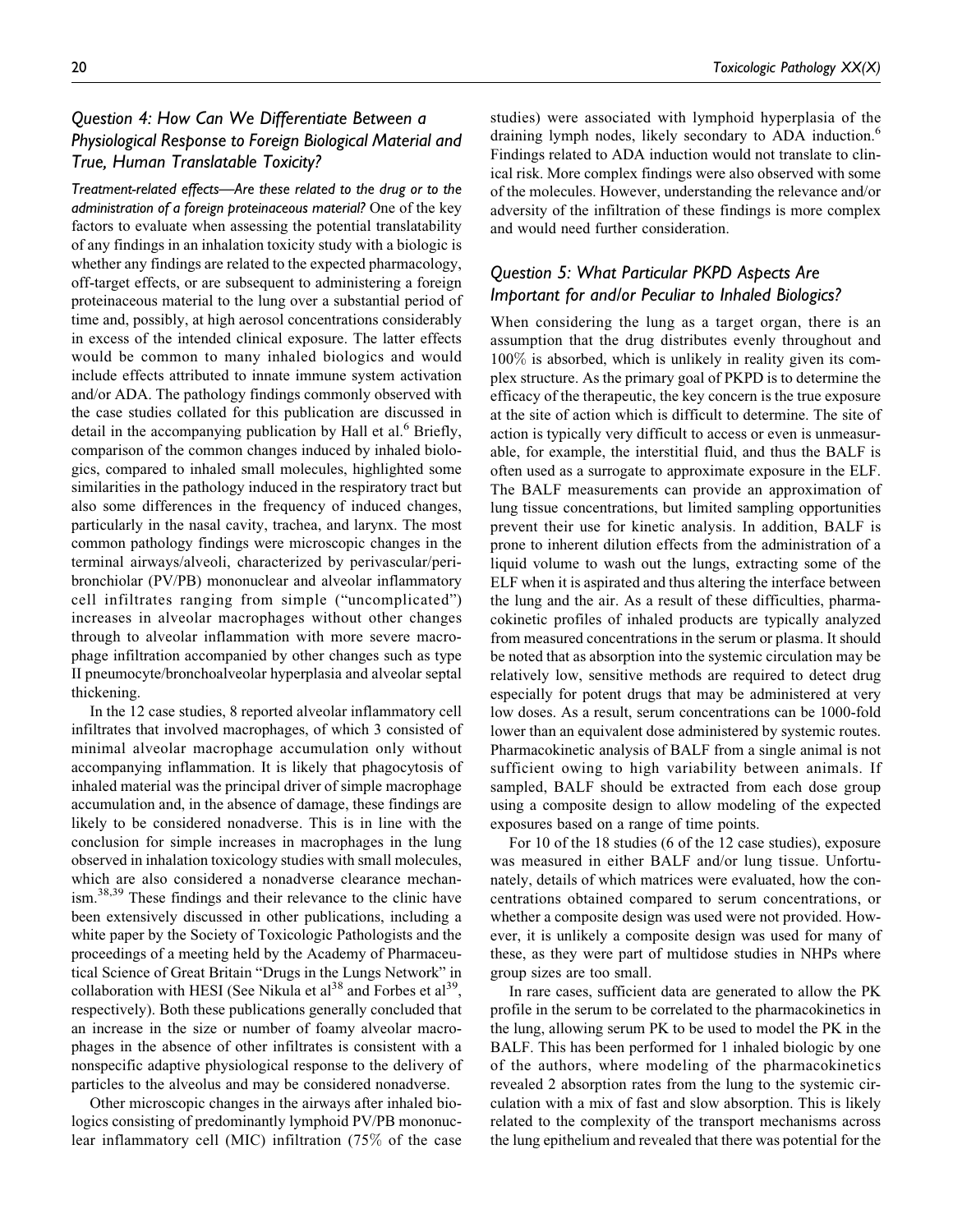lung to be exposed for a longer period of time than initially apparent. Although a seemingly ideal route of administration, distribution of any drug within the lung is complex, variable, and cannot be easily measured directly.

Exposure in the lung can also be affected by ADA. Although ADAs are routinely measured in the systemic circulation, it is often not known whether ADA affects exposure in the lung directly as it is not routinely measured in BALF. However, when both were measured, the incidence of ADA in the BALF appears to be lower. Whether the apparent lower incidence could be an artifact arising from the BALF sampling procedure resulting in dilution of ADA present below the limit of quantification is not known. Analysis of lung tissue homogenate may also be used to demonstrate the presence of ADA in the lung, but tissue ADA doesn't indicate whether exposure is affected at the surface of the lung.

An important aspect of translation of animal studies to human is the ability to predict a suitable therapeutically active dose. The PKPD relationship helps to define the dose, the frequency of dosing required by relating the exposure to target turnover, expression levels, accessibility, and other aspects to establish the maximum interval between doses required to maintain target interaction. Often a biomarker is used to establish PD but this PD biomarker can be even more challenging than measuring the target itself, especially in the clinical setting, where BAL samples are rarely taken. This increases the reliance on clinical effects as a readout, leading to long clinical trials in patients for most indications such as idiopathic pulmonary fibrosis or chronic obstructive pulmonary disease.

Most animal disease models, especially inflammatory diseases, are imperfect, but such models have been successfully used for proof-of-concept evaluations to demonstrate that a mechanism of action has an effect on the disease outcome and to understand the relationship between dose to the respiratory tract and the effect. It is important to study the most appropriate phase, where the drug target is present, and to understand the reliance on the model to demonstrate the entire disease course. Animal models can also aid understanding of the relationship between exposure and effect, including changes in target turnover, delay in effect, delay to return to baseline, and changes in expression. These models are very helpful when developing a PKPD mathematical model specific to the disease, target, and dosing regimen to understand the efficacious dose in patients, help identify the therapeutic window to guide dosing in the clinic and the likelihood of achieving an efficacious dose in light of any nonclinical toxicity observed.

The development of inhaled biologics is still a relatively new concept, with only 3 molecules having progressed to market, and as a result, the accompanying PKPD concepts for inhaled biologics are also not fully developed. There are many considerations around understanding exposure and development of future PKPD concepts that mean inhalation of biologics remains an ongoing field of discussion, with much progress yet to be made.

# *Question 6: How Are NOAELs Defined for Inhaled Biologics (vs Small Molecules)*

As for any pivotal toxicology study, one of the primary goals is to determine the NOAEL for the study and thus allow calculation of the safety margins for the intended clinical doses. This is a complex evaluation that requires careful consideration of all the data gathered on the study in question, as well as previous inhalation toxicity studies on the same or similar molecules, and any other supporting data that would aid in providing context to the findings in the study. As such, it is not possible to establish a decision tree or overall framework that would apply generically to any biologic administered via the inhalation route. Rather each biologic needs to be considered on a caseby-case basis. However, there are various points that should be considered when determining an NOAEL for any biologic, even if a particular point can be readily dismissed for the specific biologic in question. The pathology findings commonly found in the case studies are discussed in depth in the Pathology Review accompanying this article<sup>6</sup> and should be referred to when microscopic findings are observed. These findings primarily apply to the respiratory tract, as this is the most likely place for findings in these studies.

• Should airway/alveolar macrophage infiltration be considered adverse?

The most common pathology findings that were attributable to high protein or particle load in the case study cohort were microscopic changes in the terminal airways/alveoli, characterized by inflammatory cell infiltrates ranging from simple ("uncomplicated") increases in macrophages to mixed inflammatory cell infiltration and inflammation. The simple increases in alveolar macrophages were most likely secondary to clearance mechanisms and, in the absence of damage, these findings were considered nonadverse. This is in line with the conclusion for simple increases in macrophages in the lung observed in inhalation toxicology studies with small molecules, also considered a clearance mechanism and not adverse.<sup>38,39</sup> No conclusion on adversity could be made for the other findings.<sup>6</sup>

 Should lymphoid perivascular/peribronchiolar MIC infiltration be considered adverse?

In the case studies, there appeared to be an association between the presence of ADA and the presence of lymphocyte infiltration into the lung and BALT hypercellularity. It is possible this finding represents recruitment of cells to produce ADA during the period the animal is exposed to the drug. Lymphoid PV/PB MIC infiltration was observed in 75% of the case studies and was associated with lymphoid hyperplasia of the draining lymph nodes, likely secondary to ADA induction. These animals were ADA positive and the targets for the biologic were not known to induce immune activation. More complex findings were also observed with some of the molecules. However, understanding the relevance and/or adversity of the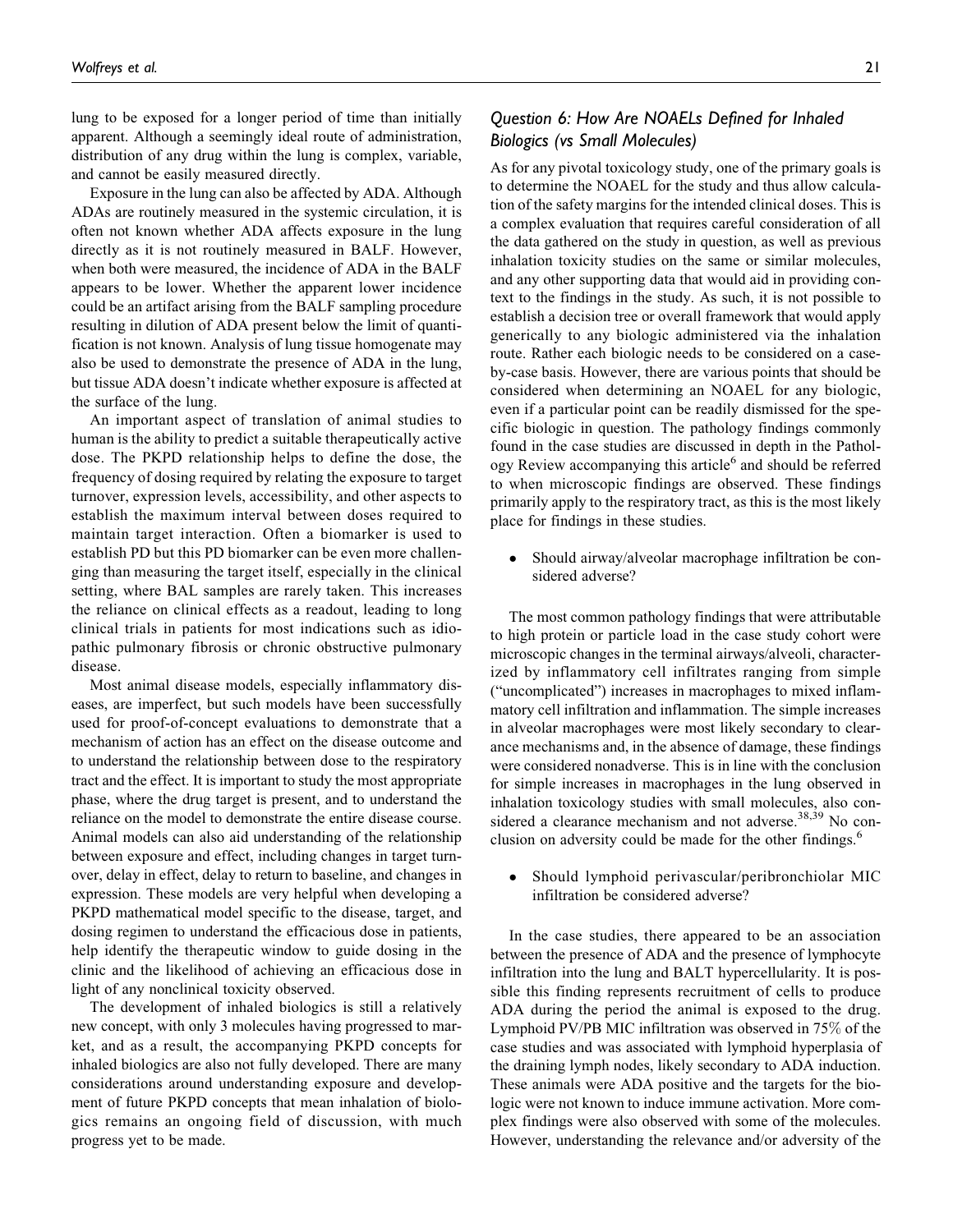lymphocyte infiltration is more complex and would need further consideration.

 Can the physicochemical properties of the molecule impact any pathology findings?

As for any inhaled small molecule, physicochemical properties of the inhaled biologic formulation/aerosol such as pH, osmolality, particle size, and shape could impact the pathology findings. Aggregates formed on aerosol generation could alter deposition in the respiratory tract and/or could lead to inactivation of the molecule, meaning that the toxicity of the molecule had not been adequately assessed.

 Are any findings attributed to exaggerated pharmacology sufficient to be considered adverse?

Owing to the very high specificity of biologics for their target, regardless of the route of administration, observed toxicities are frequently the result of exaggerated pharmacology<sup>11</sup> or the downstream effects of pharmacology. For example, the inhaled insulin Afrezza induced substantial decreases in serum glucose which became the dose-limiting toxicity. However, decreased glucose is the expected pharmacology, and high doses would lead to exaggerated effects compared to the intended clinical dose. In cases such as these, a thorough understanding of the pharmacology and PD of the biologic is vital to provide context for any findings. Additional investigations may be required to demonstrate this and support the intended clinical therapeutic dose.

 Should intended or unintended immune system changes be considered adverse?

Four of the case studies were associated with some form of damage or inflammation in the respiratory tract. Three of these were immunomodulators and it is possible that modulation of target pharmacology resulted in alveolar infiltration and progression to alveolar inflammation. Such findings need to be evaluated on a case-by-case basis based on the observed findings and the risk–benefit to the patient. In the fourth case study, pathology changes in the respiratory tract were attributed to a type III hypersensitivity reaction consistent with immune complex deposition (ICD), secondary to ADA induction. Immune complex deposition would be considered adverse to the animal and thus would contribute to the derivation of the NOAEL. However, as previously discussed, ICD in the NHP is not predictive of ICD in the clinic and thus should not drive clinical dose setting.

• Is discussion of potential adversity with health authorities warranted?

For some studies, adverse findings in the inhalation toxicity study will be considered attributable to nondrug related issues, such as clearance of particulates, ADA or ICD, but the resulting NOAEL does not provide a margin of exposure of sufficient magnitude to proceed into the clinic. In such cases, it may be useful to take advantage of any presubmission meetings with the health authorities who will receive clinical trial applications for clinical use of these molecules, to discuss the data and hypotheses supporting the conclusion on the NOAEL, and why these are not translatable to the clinical situation. Of the 12 inhaled biologics in the case studies, 8 have proceeded into the clinic and all except 1 molecule had toxicology findings in the respiratory tract and frequently in the BALT in one or more studies. These often presented as inflammatory cell infiltrates and increased macrophages, and for some molecules, this was attributed to the pharmacology. Where comment was provided (5/12 case studies), the findings did not impact the NOAEL.

Only once all of the above have been considered, and all relevant data on the biologic have been assessed, can an NOAEL be assigned. There has been some recent discussion in the industry regarding whether the NOAEL in any toxicology study with a biologic is assigned based solely on adverse effects to the animal, and the human relevance of these findings is then discussed fully in the regulatory documents on submission to the health authorities, or whether the NOAEL should be assigned including the potential relevance to the human as part of the decision-making process. There is a strong preference for the former among the authors of this publication, particularly as knowledge of the molecule expands over the drug development process and some of the considerations regarding human relevance evolve over time. Any conclusions in a GLP-compliant toxicology study cannot be changed after the report is issued, which would preclude any updates in evaluation of the likely human relevance. Whichever approach is used, it should be made clear in the study report.

# **Conclusions**

Although the first inhaled protein-based drug was approved several decades ago (Pulmozyme in 1993), it is clear that the inhaled route is still a relatively novel route for delivering biologics. Inhaled biologics pose both some of the same and additional challenges as those encountered in the development of inhaled small molecules. These additional challenges have further complicated the design and interpretation of toxicology studies with inhaled biologics, further confounded by the paucity of published data describing common methods or common outcomes in previous inhalation toxicology studies with biologics. This in turn made it difficult to convince health authorities that some findings may be peculiar to biologics and were not sufficient to prevent these molecules from entering clinical development. Following discussion at several recent scientific conferences, a working group was formed to author this review, which summarizes the current state of knowledge across the pharmaceutical and CRO industries on inhaled biologics. It also presents the conclusions gained from an anonymized cross-industry survey, which collated data from 12 inhaled biologic case studies assessed in 18 individual inhalation toxicity studies. The 12 molecules comprised 5 peptide/proteins, 3 Dabs, 2 Fabs, 1 mAb, and 1 oligonucleotide and represents a reasonable spectrum of the types of biologics typically found in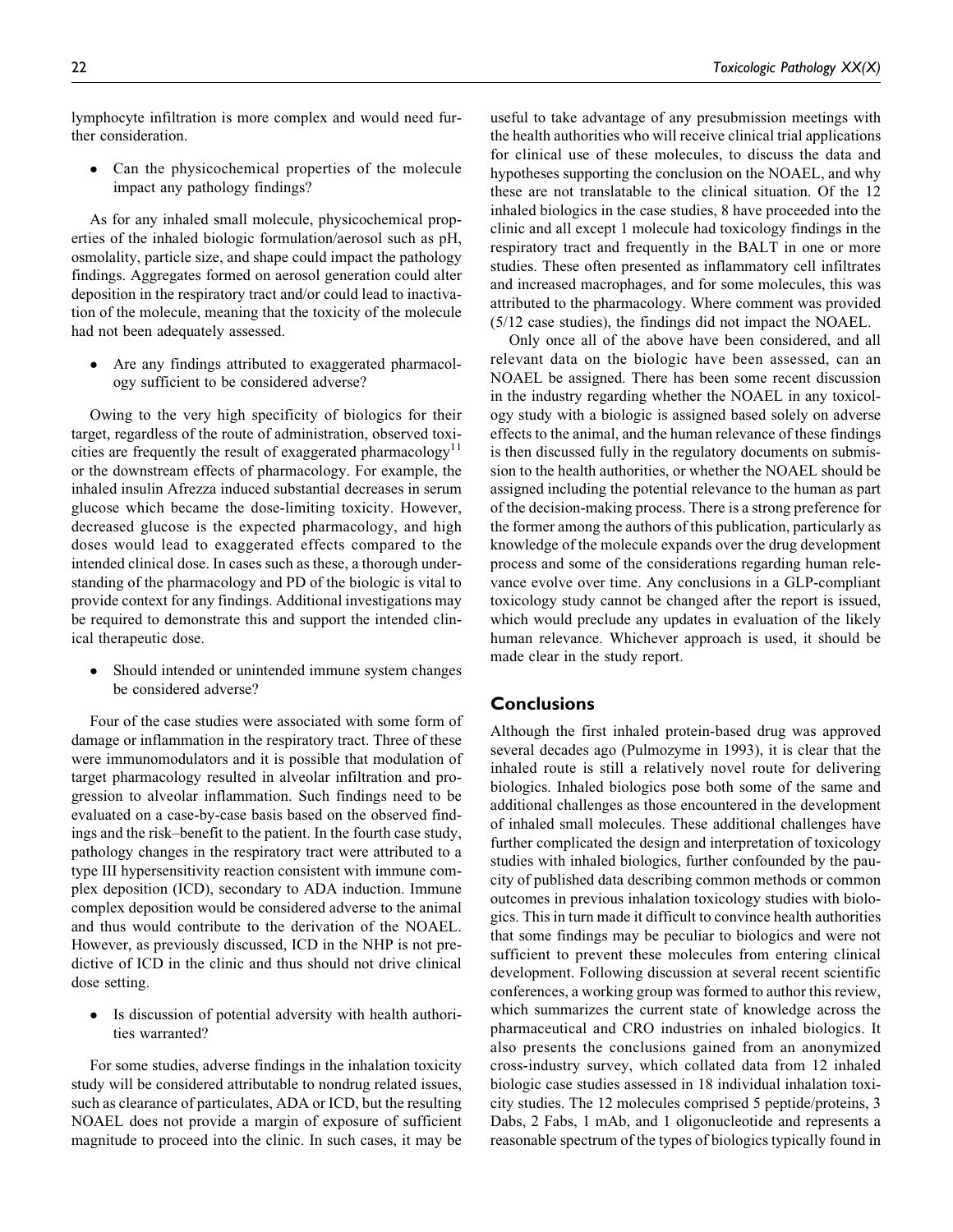current drug development. The survey gathered information from each of these studies regarding the technical, toxicological, and PKPD aspects of the nonclinical studies conducted to support clinical studies. An accompanying paper, focusing on the pathology, likely mechanistic origin and immunogenicityrelated findings after inhalation of various biologics, has also been published.<sup>6</sup>

Data obtained from the collated case studies have provided important new information on best practices in inhalation toxicology studies and have shed new light on issues that occur with some regularity in inhalation studies with novel biologics. To our knowledge, although the number of case studies is relatively small and some questions were not answered for all case studies, the outcome of this industry survey is the largest collation of technical data from unpublished inhalation toxicology studies on biologics to date and consequently provides a rich data source to investigate biologics-specific aspects of conducting inhalation toxicology studies.

A total of 6 key questions were considered for this review and these have been discussed in detail throughout this publication. The key conclusions that can be drawn from this review are summarized below:

1. What technical difficulties are associated with biologics inhalation studies?

Numerous technical difficulties are associated with inhaled biologics, primarily due to their proteinaceous nature. Some are similar to those associated with small molecules but others were specific for biologics, for example, maintaining molecular integrity and pharmacological potency, and minimizing aggregation throughout dosing, to ensure the molecule remains pharmacologically active with unaltered potency.

2. What study design aspects are specific to inhaled biologics studies?

In common with all toxicology studies on biologics, toxicology studies only need to be conducted in pharmacologically relevant species and frequently this is the NHP only. Use of the NHP can have an impact on study design as (1) acceptable dosing durations are shorter for this species compared to rodents and other nonrodents, potentially limiting doses; (2) large amounts of test material are required to dose NHPs; (3) larger sexually mature NHPs may be required, which brings a number of specific issues related to their body size and strength and further compounds the previous 2 factors; and (4) ADA production may alter exposure and/or efficacy in a large percentage of animals in longer studies, which may require increased group sizes.

3. What are the characteristic responses to inhaled biologics and how can exposure be demonstrated at the site of administration?

There are no clinical responses characteristic to inhaled biologics that differ to those frequently observed with small molecule inhalation toxicology studies. As pharmacodynamic responses to the novel biologic are often not clinically evident, exposure or effects on a PD biomarker using lung tissue or BALF are recommended, wherever possible, as well as the relationship to any ADA response.

4. How can we differentiate between a physiological response to foreign biological material and true, human translatable, toxicity?

The case studies suggest there is an association between the presence of ADA and the presence of PV/PB lymphocyte infiltration into the lung and BALT hypercellularity.<sup>6</sup> Other changes that might also be associated with immune stimulation include alveolar inflammatory cell infiltrates and inflammation. Simple increases in alveolar macrophages were also noted and considered likely secondary to clearance mechanisms and, in the absence of damage, were considered nonadverse. This is in line with similar findings with small molecules. $38,39$  Other histopathology findings would require further investigation on a case-by-case basis before adversity could be decided upon.

5. What PKPD aspects are important for and/or peculiar to inhaled biologics?

The PKPD analysis of biologics in the lung is complex, owing to the inability to obtain longitudinal PK analysis at the site of administration, the lung. Serum PK is often used as a substitute but there are no established PKPD models that define the relationship between lung and serum concentrations and whether this changes with different biologic formats. In addition, inhaled biologics are frequently associated with a very high incidence (at or close to 100%) of ADA in case studies of over 4 weeks duration and this may require changes to study design to allow sufficient numbers of animals to reach the end of the study still exposed to the biologic. However, as with parenterally administered biologics, the high ADA incidence does not necessarily translate to a high incidence of ADA in humans.

6. How are NOAELs defined for inhaled biologics (vs small molecules)?

Assigning the maximum dose and subsequent determination of an NOAEL for the inhalation toxicity study of a novel biologic is challenging. Many biologics are not toxic per se, as they are highly specific for their target, although effects attributable to exaggerated pharmacology may be observed. It is not advised that doses are increased beyond a reasonable multiple of the intended clinical dose solely in an attempt to induce toxicity or to reach the maximum feasible dose, as information obtained from excessively large dose multiples is unlikely to be clinically relevant. Rather, the maximum dose should be assigned based on factors including species-specific tolerable dosing durations, maximum aerosol concentrations over the required dosing duration, and acceptable safety margins for the intended clinical studies.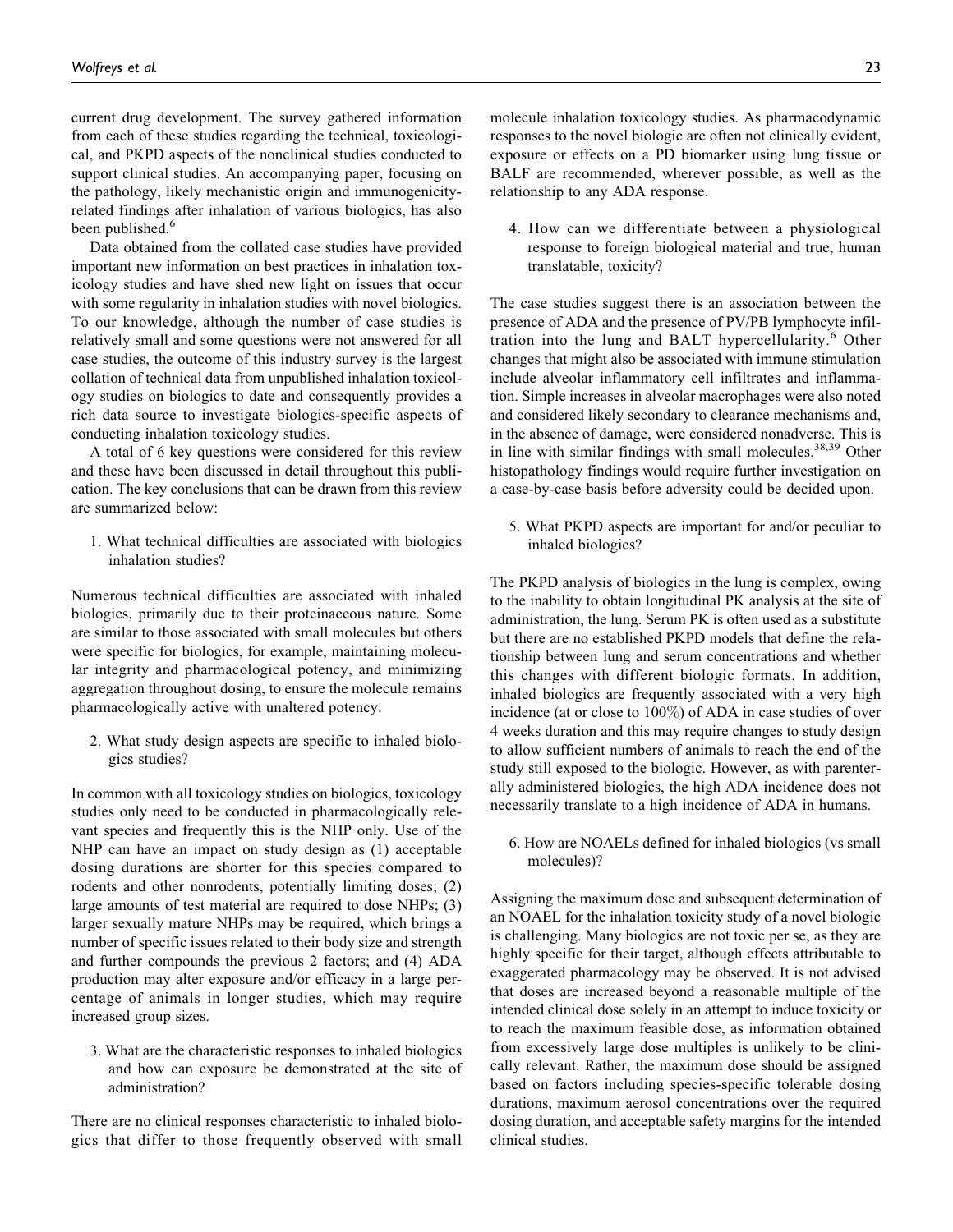Clearly, the analysis of study data from 18 different inhalation studies on 12 different biologics has provided valuable insights into some of the issues faced when conducting toxicology studies with inhaled biologics. This article has collated valuable information on technical matters including aerosol generation issues, the use of young and sexually mature NHPs, PKPD modeling, exposure and immunogenicity assessment, maximum dose setting, and NOAEL determination, in a single reference. Although the current data set is too small to allow firm conclusions, testing of novel biologics remains an active area of research and is likely to remain so for molecules where delivery via the inhaled route has a particular benefit. In the future, it is hoped that others will continue to share their experiences and build on the conclusions of this review to further improve our understanding of these complex issues and, ultimately, facilitate the safe introduction of inhaled biologics into clinical use.

#### **Acknowledgments**

The authors would like to thank the following people for their critical review of this article: Graham Paul and Tim McGovern. The authors would like to thank the pharmaceutical companies who donated case studies and all the companies that donated time and resource to the preparation and review of the article via the contributing authors.

### **Declaration of Conflicting Interests**

The author(s) declared no potential conflicts of interest with respect to the research, authorship, and/or publication of this article.

#### **Funding**

The author(s) received no financial support for the research, authorship, and/or publication of this article.

#### **ORCID iD**

Alison Wolfreys <https://orcid.org/0000-0003-3678-3660>

#### **References**

- 1. Wolff RK. Inhaled proteins and peptides. In: Kwok PCL, Chan HK, eds. Advances in Pulmonary Drug Delivery. CRC Press; 2017: Chapter 1.
- 2. ICH Guidelines: ICH S6(R1), 2011; ICH M3(R2) 2009; ICH S5 (2005); ICH Q5E (2004); ICH S7A (2001). Accessed December 18, 2020. [https://](https://www.ich.org) [www.ich.org](https://www.ich.org)
- 3. Alexander DJ, Collins CJ, Coombs DW, et al. Association of inhalation toxicologists (AIT) working party recommendation for standard delivered dose calculation and expression in non-clinical aerosol inhalation toxicology studies with pharmaceuticals. Inhal Toxicol. 2008;20(13):1179-1189.
- 4. Tepper JS, Kuehl PJ, Cracknell S, Nikula KJ, Pei L, Blanchard JD. Symposium summary: "breathe in, breathe out, its easy: what you need to know about developing inhaled drugs". Int J Toxicol. 2016;35(4):376-392.
- 5. Wolff RK, Dorato MA. Toxicologic testing of inhaled pharmaceutical aerosols. Crit Rev Toxicol. 1993;23(4):343-369.
- 6. Hall AP, Tepper JS, Boyle MH, et al. BSTP review of 12 case studies discussing the challenges, pathology, immunogenicity, and mechanisms of inhaled biologics. Toxicologic Pathology. January 2021. doi:10.1177/ 0192623320976094
- 7. Fathe K, Ferrati S, Moraga-Espinoza D, Yazdi A, Smyth HD. Inhaled biologics: from preclinical to product approval. Curr Pharm Des. 2016; 22(17):2501-2521.
- 8. McElroy MC, Kirton C, Gliddon D, Wolff RK. Inhaled biopharmaceutical drug development: nonclinical considerations and case studies. Inhal Toxicol. 2013;25(4):219-232.
- 9. Respaud R, Vecellio L, Diot P, Heuzé-Vourc'h N. Nebulisation as a delivery method for mAbs in respiratory diseases. Expert Oin Drug Deliv. 2015; 12(6):1027-1039.
- 10. Kuiakose A, Chirmule N, Nair P. Immunogenicity of biotherapeutics: causes and association with posttranslational modifications. J Immunol Res. 2016;2016:1298473. Epub: doi 10.1155/2016/1298473
- 11. Brennan FR, Cauvin A, Tibbitts J, Wolfreys A. Optimising nonclinical safety assessment strategies supporting clinical development of therapeutic monoclonal antibodies targeting inflammatory diseases. Drug Dev Res. 2014;75(3):115-161.
- 12. Snipes MB, McClellan RO, Mauderly JL, Wolff RK. Retention patterns for inhaled particles in the lung: comparisons between laboratory animals and humans for chronic exposures. Health Phys. 1989;57(suppl 1):69-78.
- 13. OECD Guideline 412. 28-Day (subacute) inhalation toxicity study. OECD. Published 25 June 2018. Accessed December 18, 2020. [https://www.oecd](https://www.oecd-ilibrary.org/environment/test-no-412-subacute-inhalation-toxicity-28-day-study_9789264070783-en)[ilibrary.org/environment/test-no-412-subacute-inhalation-toxicity-28](https://www.oecd-ilibrary.org/environment/test-no-412-subacute-inhalation-toxicity-28-day-study_9789264070783-en) [day-study\\_9789264070783-en](https://www.oecd-ilibrary.org/environment/test-no-412-subacute-inhalation-toxicity-28-day-study_9789264070783-en)
- 14. OECD Guideline 413. 90-Day (subchronic) inhalation toxicity study. OECD. Published June 27, 2018. Accessed December 18, 2020. [https://](https://www.oecd-ilibrary.org/environment/test-no-413-subchronic-inhalation-toxicity-90-day-study_9789264070806-en) [www.oecd-ilibrary.org/environment/test-no-413-subchronic-inhalation](https://www.oecd-ilibrary.org/environment/test-no-413-subchronic-inhalation-toxicity-90-day-study_9789264070806-en)[toxicity-90-day-study\\_9789264070806-en](https://www.oecd-ilibrary.org/environment/test-no-413-subchronic-inhalation-toxicity-90-day-study_9789264070806-en)
- 15. Pei L. Applicability and limitations of OECD and EPA guidelines on inhalation toxicity studies for the nonclinical safety evaluation of inhalation drug products. Presented at the AIT Annual Conference; October 2018; Durham, NC.
- 16. Kilgour J, Moore SA, Schuler D, et al. Factors affecting the maximum practical/achievable concentrations for inhaled preclinical studies. On behalf of the AIT Committee, presented at the AIT Annual Conference; October 2015; Cambridge United Kingdom.
- 17. Baldrick P. Safety evaluation of biological drugs: what are toxicology studies in primates telling us? Reg Toxicol Pharm. 2011;59(2):227-236.
- 18. Chapman KL, Andrews L, Bajramovic JJ, et al. The design of chronic toxicology studies of monoclonal antibodies: Implications for the reduction in use of non-human primates. Reg Toxicol Pharm. 2012;62(2): 347-354.
- 19. Sewell F, Chapman K, Baldrick P, et al. Recommendations from a global cross-company data sharing initiative on the incorporation of recovery phase animals in safety assessment studies to support first-in-human clinical trials. Regul Toxicol Pharm. 2014;70(1):413-429.
- 20. Sewell F, Gellatly N, Prior H. Use of recovery animals for human safety assessment across the pharmaceutical development package. Toxicol Lett. 2018;295(S1):S223-S224.
- 21. Vogel F. How to design male fertility investigations in the cynomolgus monkeys. In: Korty R, Weinbauer G, eds. Towards New Horizons In primate Toxicology – Perspectives for the New Millennium. Waxmann; 2000:43-51.
- 22. Moore S. Reducing the respiratory minute volume and improving animal welfare in inhalation large animal studies by using a 3d printer and designing specific masks. Presented at 58th Annual Meeting, Society of Toxicology Meeting; March 2019; Baltimore, MD.
- 23. Bannish G, Sheehan J, Moore S. Key considerations in the safety evaluation of novel therapeutic modalities for oncology. Presented at 55th Annual Meeting, Society of Toxicology Meeting; March 2016; New Orleans, LA.
- 24. Novák Z, Peták F, Bánfi A, et al. An improved technique for repeated bronchoalveolar lavage and lung mechanics measurements in individual rats. Respir Physiol Neurobiol. 2006;154(3):467-477. doi:10.1016/ j.resp.2005.12.004
- 25. Poitout-Belissent F, Grant SN, Tepper JS. Aspiration and inspiration: Using bronchoalveolar lavage for toxicity assessment. Toxicologic Pathology. June 2020. doi:10.1177/0192623320929318
- 26. Hawkins EC, DeNicola DB, Kuehn NF. Bronchoalveolar lavage in the evaluation of pulmonary disease in the dog and cat: State of the art. J Vet Intern Med. 1990;4(5):267-274.